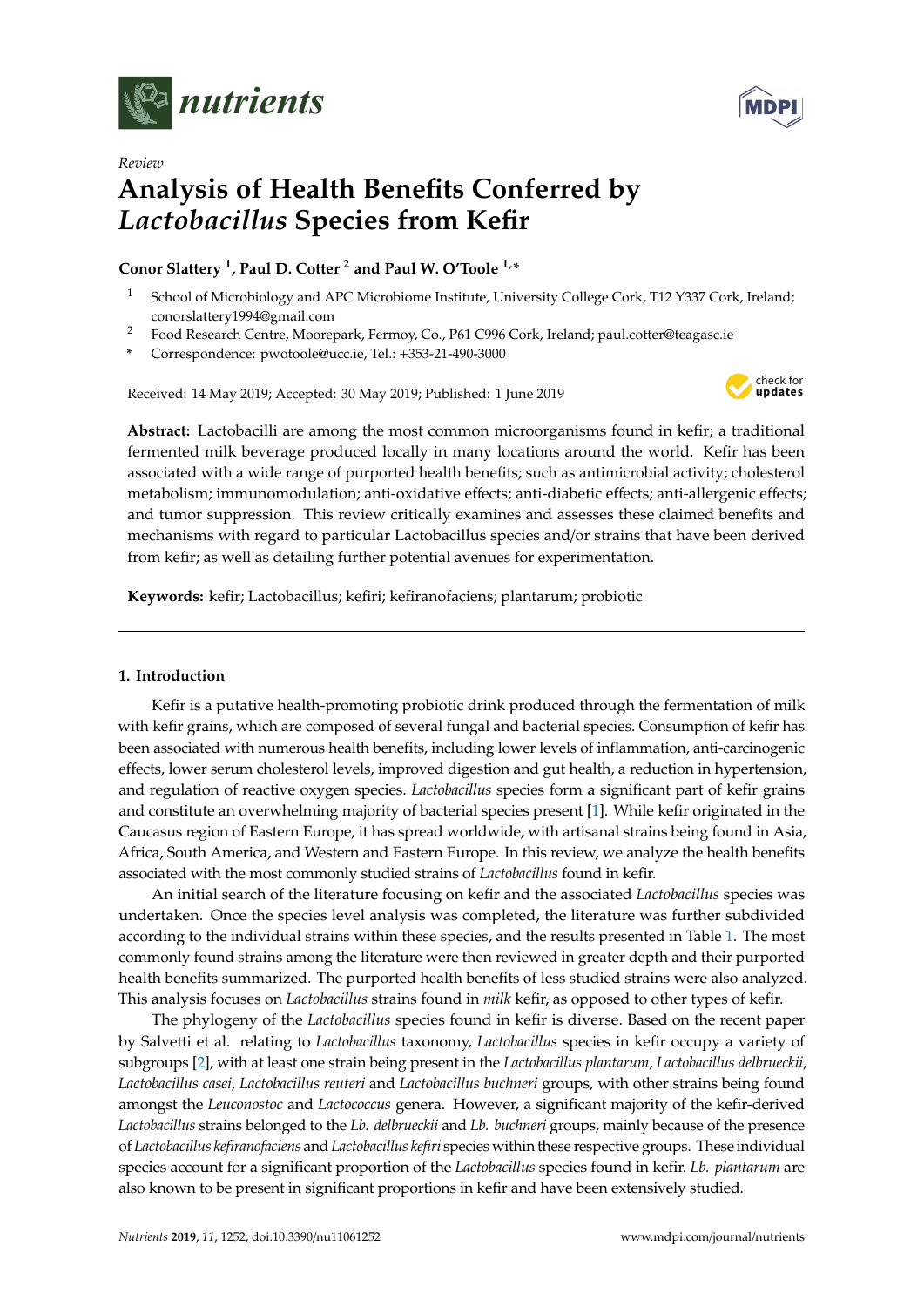| Lactobacillus spp.  | <b>Strain and Reference</b>                                                                                                                                                                                                                                                                                                                                                                                                         | Lactobacillus Phylogenetic Group <sup>1</sup> | <b>Type Strain</b>                                     | Genome Size (Mb) |
|---------------------|-------------------------------------------------------------------------------------------------------------------------------------------------------------------------------------------------------------------------------------------------------------------------------------------------------------------------------------------------------------------------------------------------------------------------------------|-----------------------------------------------|--------------------------------------------------------|------------------|
| Lb. plantarum       | -Lb. plantarum CIDCA 83114 [3-9]<br>-Lb. plantarum CIDCA 8336 [3,8]<br>-Lb. plantarum B23 [10]<br>-Lb. plantarum Lp27 [11]<br>-Lb. plantarum YW11 [12,13]<br>-Lb. plantarum Lp09 [14]<br>-Lb. plantarum Lp45 [14]<br>-Lb. plantarum ATCC 10012 [15]<br>-Lb. plantarum K25 [16]<br>-Lb. plantarum MA2 [17-20]<br>-Lb. plantarum CIDCA 8327 [8,21]<br>-Lb. plantarum C4 [22-28]<br>-Unspecified [29]<br>-Lb. plantarum CIDCA 8337 [8] | Lb. plantarum                                 | Lb. plantarum subsp. plantarum<br><b>CGMCC 1.2437</b>  | 3.2              |
| Lb. kefiranofaciens | -Lb. kefiranofaciens M1 [30-37]<br>-Lb. kefiranofaciens ssp. Kefirgranum [38]<br>-Lb. kefiranofaciens HL1 [39]<br>-Unspecified [40-45]<br>-Lb. kefiranofaciens CYC 10058 [46]<br>-Lb. kefiranofaciens DD2 [15]<br>-Lb kefiranofaciens JCM 6985 [47]<br>-Lb. kefiranofaciens DN1 [48]<br>-Lb. kefiranofaciens KCTC 5075 [49]<br>-Lb. kefiranofaciens ZW3 [50]<br>-Lb. kefiranofaciens ATCC 43761 [51]                                | Lb. delbrueckii                               | Lb. kefiranofaciens subsp.<br>kefiranofaciens DSM 5016 | 2.6              |
| Lb. paracasei       | -Lb. paracasei CIDCA 8339 [52]<br>-Lb. paracasei CHB 2121 [53]<br>-Lb. paracasei CIDCA 8339 [54]<br>-Lb. paracasei MRS59 [55]<br>-Lb. paracasei SP3 [56]                                                                                                                                                                                                                                                                            | Lb. casei                                     | Lb. paracasei subsp. paracasei<br><b>DSM 5622</b>      | 2.9              |
| Lb. kefiri          | -Lb. kefiri CIDCA 8348 [3-7,57-64]<br>-Lb. kefiri CIDCA 83111 [59,62]<br>-Lb. kefiri CIDCA 83102 [52]<br>-Unspecified [42,49,65,66]<br>-Lb. kefiri LMG 9480 [38]<br>-Lb. kefiri P-IF [67,68]<br>-Lb. kefiri HL2 [39]<br>-Lb. kefiri DH5 [69,70]<br>-Lb. kefiri CIDCA 83115 [61]<br>-Lb. kefir JCM 5818 [62-64]<br>-Lb. kefiri D17 [10]<br>-Lb. kefir IM002 [71]                                                                     | Lb. buchneri                                  | Lb. kefiri DSM 20587                                   | 2.2              |

**Table 1.** List of *Lactobacillus* species and strains found in milk kefir.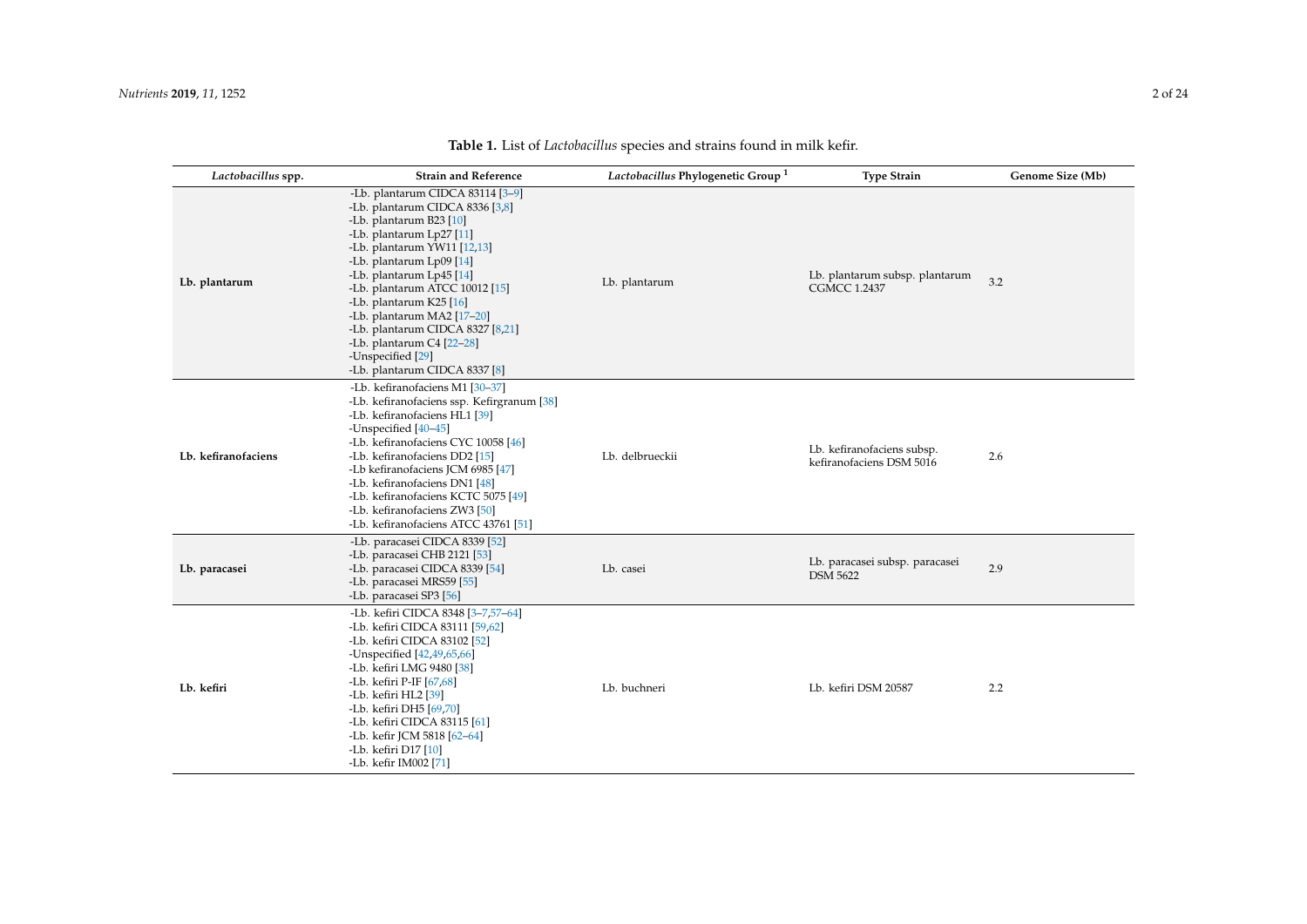| Lactobacillus spp.                        | <b>Strain and Reference</b>                                                                                                                      | Lactobacillus Phylogenetic Group <sup>1</sup> | <b>Type Strain</b>                                    | Genome Size (Mb) |
|-------------------------------------------|--------------------------------------------------------------------------------------------------------------------------------------------------|-----------------------------------------------|-------------------------------------------------------|------------------|
| Lb. parakefiri                            | -Lb. parakefiri KP91 [38]                                                                                                                        | Lb. buchneri                                  | Lb. parakefiri DSM 10551                              | 2.5              |
| Lb. acidophilus                           | -Lb. acidophilus LA15 [10]<br>-Lb. acidophilus B2-2 [72]<br>-Unspecified [73,74]<br>-Lb. acidophilus CYC 10051 [46]<br>-Lb. acidophilus Z1L [75] | Lb. delbrueckii                               | Lb. acidophilus DSM 20079                             | 2.0              |
| Lb. casei                                 | -Unspecified [29,73]<br>-Lb. casei NWL63 [53]                                                                                                    | Lb. casei                                     | Lb. casei DSM 20011                                   | 2.8              |
| Lb. sunkii                                | -Unspecified [66]                                                                                                                                | Lb. buchneri                                  | Lb. sunkii DSM 19904                                  | 2.7              |
| Lb. johnsonii                             | -Lb. johnsonii JCM 1022 [15]                                                                                                                     | Lb. delbrueckii                               | Lb. johnsonii ATCC 33200                              | 1.8              |
| Lb. rhamnosus                             | Lb. rhamnosus ATCC 53103 [76]                                                                                                                    | Lb. casei                                     | Lb. rhamnosus DSM 20021                               | 2.9              |
| Lb. kefiranofaciens<br>subsp. kefirgranum | -Lb. kefirgranum KCTC 5086 [49]                                                                                                                  | Lb. delbrueckii                               | Lb. kefiranofaciens subsp.<br>kefirgranum DSM 10550   | 2.1              |
| Lb. brevis                                | -Unspecified [75]                                                                                                                                | Lb. casei                                     | Lb. brevis DSM 20054                                  | 2.5              |
| Lb. delbrueckii                           | -Lb. delbruekii CYC 10047 [46]<br>-Lb. delbrueckii subsp. Lactis CIDCA 133 [9]<br>-Lb. delbrueckii ssp. bulgaricus B-30892 [77]                  | Lb. delbrueckii                               | Lb. delbrueckii subsp.<br>delbrueckii DSM 20074       | 2.0              |
| Lb. helveticus                            | -Lb. helveticus Z5L [75]                                                                                                                         | Lb. delbrueckii                               | Lb. helveticus CGMCC 1.1877                           | 2.0              |
| Lb. bulgaricus                            | -Unspecified [75]                                                                                                                                | Lb. delbrueckii                               | Lb. delbrueckii subsp. bulgaricus<br><b>DSM 20081</b> | 1.8              |
| Lb. fermentum                             | -Lb. fermentum ME-3 [78]                                                                                                                         | Lb. reuteri                                   | Lb. fermentum DSM 20055                               | 1.9              |
| Lb. reuteri                               | -Lb. reuteri ATCC 53609 [76]                                                                                                                     | Lb. reuteri                                   | Lb. reuteri DSM 20016                                 | 2.0              |

**Table 1.** *Cont.*

<span id="page-2-0"></span><sup>1</sup> According to [\[2\]](#page-18-3) Salvetti, E.; M. B. Harris, H.; Felis, G.; W. O'Toole, P. *Comparative genomics reveals robust phylogroups in the genus lactobacillus as the basis for reclassification*. 2018; Vol. 84, p AEM.00993-00918.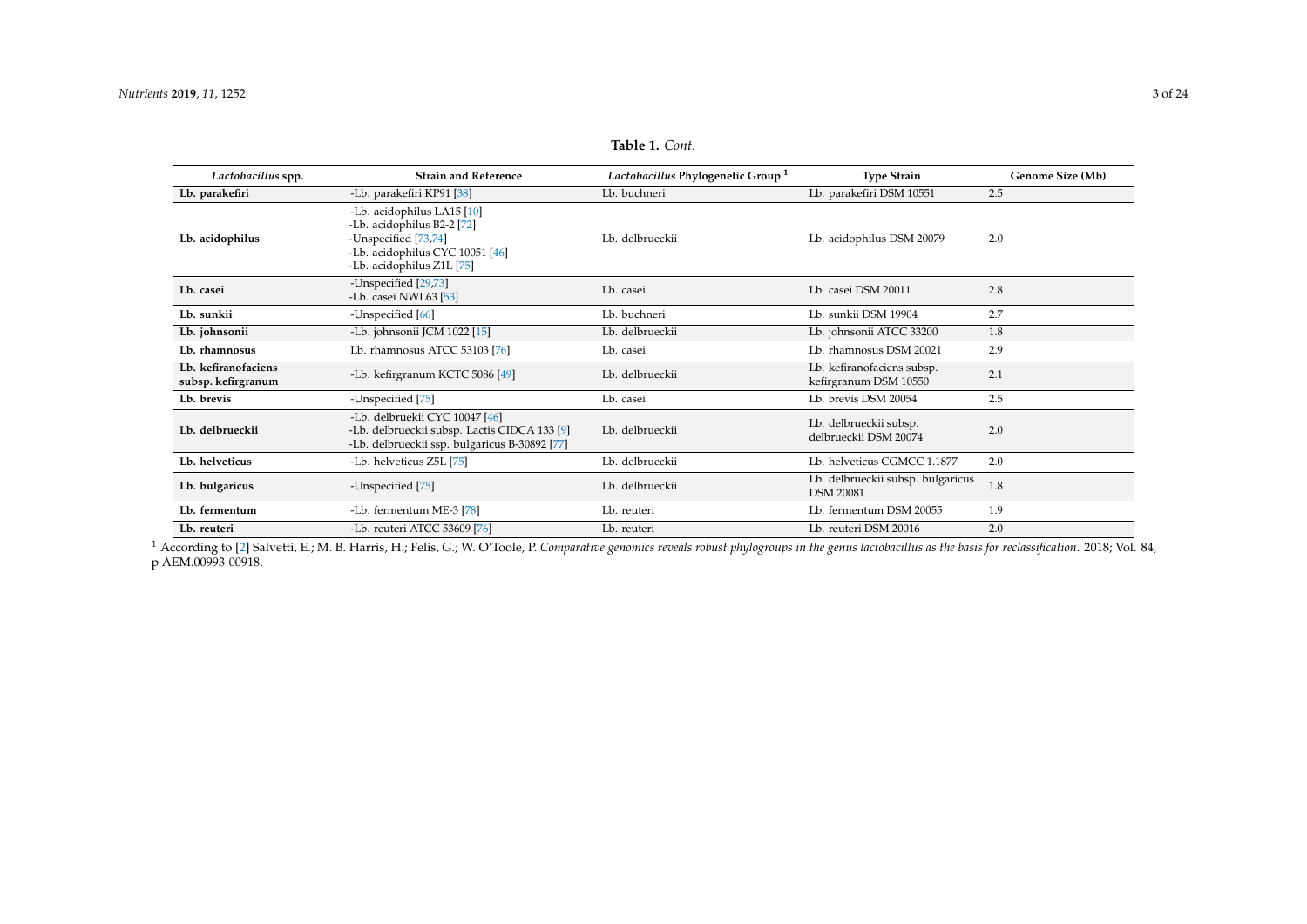# **2. Results**

### *2.1. Lactobacillus Plantarum*

# 2.1.1. *Lactobacillus Plantarum* CIDCA 83114

The kefir strain *Lb. plantarum* CIDCA 83114 was found across multiple studies, by the same group based in Argentina, to exert beneficial effects. It was studied in depth using both in vivo and in vitro models. *Lb. plantarum* CIDCA 83114 was observed to have a protective effect against pathogen invasion of cultured human cells, with pre-incubation of the strain with Caco-2 or HT-29 colon cell lines resulting in a significant reduction in the internalization of the pathogen *Shigella flexneri* [\[6\]](#page-19-14). Of particular note is the fact of its protective effects in *both* cell lines, a property not observed in other strains tested in this study. HT-29 cells were also transfected with a plasmid expressing GFP as a reporter of NF-κB induced inflammation, as previous studies have shown that *S. flexneri* induces several markers of acute inflammation via the NF-κB pathway [\[79\]](#page-22-16). Notably, pre-incubation of HT-29 cells with the CIDCA 83114 strain approximately halved the *S. flexneri*-induced NF-κB activation of these cells.

This group also completed an in vivo study using hamster models (*Mesocricetus auratus*) [\[5\]](#page-18-4), due to its relevance as a model of human infection by *Clostridium di*ffi*cile* [\[80,](#page-22-17)[81\]](#page-22-18). *Lb. plantarum* CIDCA 83114 was used as part of a microbial mixture (MM) of several bacterial and yeast species administered to hamsters in drinking water (using different dilutions at rates of 1:100 and 1:1000) prior to infection with *C. di*ffi*cile*. It was found that treatment with the 1:1000 MM significantly reduced the proportion of animals with diarrhea and mortality. Interestingly, the 1:100 MM dilution result in no improvement in symptoms, suggesting too high a dosage of microbes may be detrimental, possibly exacerbating any inflammatory response to *C. di*ffi*cile*. It was found that in mice treated with clindamycin alone, a significant number of animals suffered from diarrhea, with a number also dying. Administration of 1:1000 MM reduced the damage caused by clindamycin administration, suggesting kefir consumption could be used as a co-treatment along with antibiotic treatment, in addition to a prophylactic role. Histological analysis of cecal tissue also revealed that in animals treated with *C. di*ffi*cile* and clindamycin, thickening of the mucosa, edema, inflammatory infiltrate with a predominance of neutrophils, and cryptic abscesses were observed. In animals treated with clindamycin alone, chronic inflammation with an infiltration of lymphocytes was observed. In animals treated with 1:1000 MM followed by clindamycin and *C. di*ffi*cile* infection, no acute colitis occurred. Although mild thickening of the mucosa, along with slight infiltration of lymphocytes, was noted, in comparison to the previous two groups, the histological damage was significantly reduced. This study also included an in vitro analysis to test if the protective effects were in any way related to the effects of TcdA and TcdB (*C. di*ffi*cile* toxins). The marker for toxin activity used was a cell detachment ratio. The assay found that fecal filtrate extracted from the animals treated with the 1:1000 MM had low levels of cell detachment, comparable to levels seen in control animal faecal filtrate, which had no exposure to *C. di*ffi*cile* toxins. These levels were significantly lower than those observed following exposure to fecal filtrate extract from animals treated only with *C. di*ffi*cile*.

Another group tested the effect of various potential probiotic strains, including *Lb. plantarum* CIDCA 83114, on *S. flexneri* invasion in Hep-2 cells [\[7\]](#page-19-15). It should be noted that Hep-2 cells originate from a laryngeal carcinoma, and not the intestine. This experiment tested the relative effect of pre-incubation or co-incubation of Hep-2 cells with various microbial strains found in kefir against *S. flexneri*, and found that, in general, pre-incubation of Hep-2 cells exerted a significantly higher protective effect than co-incubation. Nevertheless, a co-incubation assay conducted with *Lb. plantarum* against *S. flexneri* resulted in a significant reduction in pathogen invasion (5% vs. 100% in the control). In contrast, other strains brought about only very modest reductions compared to the 100% control (*Lb. kefiri* CIDCA 8348: 99%, *Lc. lactis* CIDCA 8221: 97%, *Sac. cerevisiae* CIDCA 8112: 89.3%, *K. marxianus* CIDCA 8154: 88.6%). Pre-incubation of the Hep-2 cells resulted in an improved performance from all potentially-probiotic strains, with the level of internalization with *Lb. plantarum* CIDCA 83114 being improved to 3.7%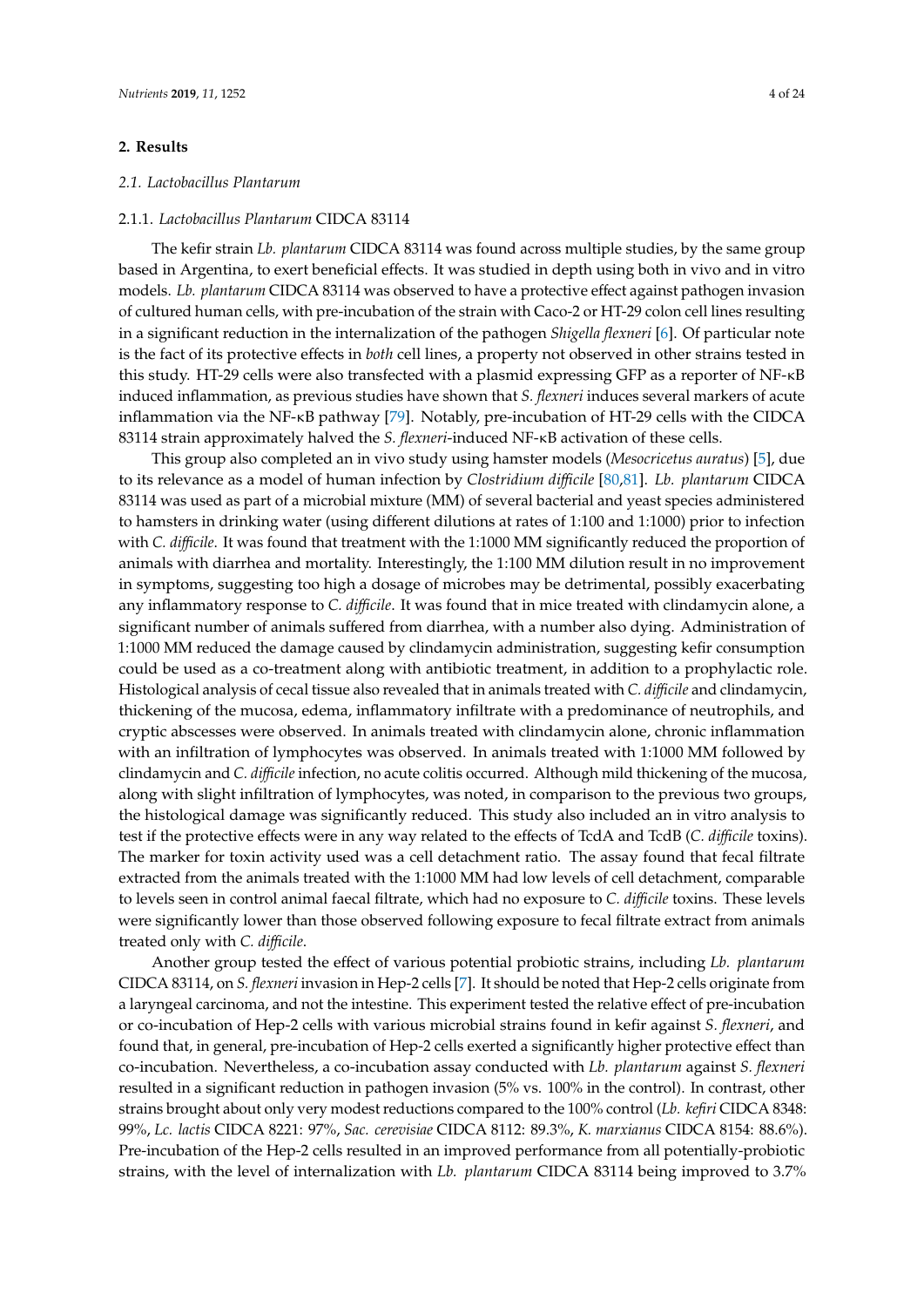vs. the 100% control. Although the effects were less successful, other strains also performed well when assessed using the pre-incubation assay (*Lb. kefiri* CIDCA 8348: 68.4%, *Lc. lactis* CIDCA 8221: 42.6%, *Sac. cerevisiae* CIDCA 8112: 45.3%, *K. marxianus* CIDCA 8154: 32.2%). The pre-incubation dose of *Lb. plantarum* CIDCA 83114 was also tested for its effect on *S. flexneri* and *S. sonnei* invasion. For *S. flexneri*, 10<sup>9</sup> CFU/mL CIDCA 83114 resulted in 3.7% internalization, as stated above. A lower dose of  $10^8$  CFU/mL resulted in the treatment being less effective, leading to 12.7% internalization. Thus, for modulating cell invasion by *S. flexneri*, the treatment is dose dependent at these levels of dosage [\[7\]](#page-19-15). However, when the assays were performed with the same levels tested for *S. sonnei*, there was very little difference in the level of internalization, with treatment at  $10^8$  CFU/mL resulting in an 8.7% internalization, and  $10^9$  CFU/mL resulting in an 8.4% internalization, i.e., a very modest, non-significant improvement. Thus, prevention of *S. sonnei* cell invasion was not dose dependent at this level. However, it significantly reduced the internalization of *S. sonnei* and demonstrated the ability of *Lb. plantarum* CIDCA 83114 to reduce internalization of more than one pathogen.

*Lb. plantarum* CIDCA 83114 was also assayed as part of a two-strain and five-strain mixture [\[7\]](#page-19-15). Internalization of both *Shigella* strains were significantly reduced compared to the individual strains tested, suggesting the strains worked synergistically to exert improved positive effects. Scanning electron microscopy of the morphological changes seen on the surface of Hep-2 cells in response to various treatments was also performed. Treatment with *S. flexneri* resulted in removal of microvilli, cellular retraction, and protrusion formation along the cell surfaces. However, pre-treatment of Hep-2 cells with the five-strain mixture prevented any morphological abnormalities induced by *S. flexneri* infection. Furthermore, treatment of Hep-2 cells with the mixture alone did not lead to any morphological changes, indicating its safety [\[7\]](#page-19-15). The authors wished to analyze the mechanisms of the effects observed, and so isolated the cell wall fraction of *Lb. plantarum* CIDCA 83114 at concentrations equivalent to the levels present in the five-strain mixture ( $10^9$  CFU/mL), and preincubated the Hep-2 cells with this fraction [\[7\]](#page-19-15). This treatment significantly reduced the internalization (30% vs. 100% control) of both *Shigella* strains by approximately the same amount. However, the effect was diminished relative to the level of reduction achieved with intact *Lb. plantarum* CIDCA 83114 cells (3.7% vs. 100% control in *S. flexneri*, 8.4% vs. 100% control in *S. sonnei*). Nonetheless, a notable proportion of the reduction can thus be attributed to the cell wall fraction, and, thus, it is clear the cell wall plays a crucial role in exerting such effects. It was also noted that the dose of the cell wall was also significant. Cell wall extracted from a concentration of  $10^{12}$  CFU/mL cells led to roughly 15% internalization of both *Shigella* strains vs. 100% control, and thus, the treatment was dose dependent at these levels [\[7\]](#page-19-15). Treatment of intact *Lb. plantarum* CIDCA 83114 cells with pepsin significantly reduced the protective effect (roughly 90% internalization vs. 100% control in *S. flexneri*, roughly 75% internalization vs. 100% control in *S. sonnei*), adding weight to the suggestion that key cell wall proteins/peptides play a crucial role in exerted the effects observed.

In a separate study, this group also examined the ability of *Lb. plantarum* CIDCA 83114 to protect Vero cells from the effects of *Escherichia coli* O157:H7 strain 69160 supernatant containing type-II Shiga toxin [\[3\]](#page-18-5). It should be noted that Vero cells are not of intestinal origin, originating from a kidney epithelial cell line. Incubation of Vero cells with *E. coli* 69160 supernatant resulted in a significant reduction in cell viability. However, coincubation of these cells with *Lb. plantarum* CIDCA 83114 led to a significant reduction in loss of cell viability [\[3\]](#page-18-5). This group also tested the mechanism by which these effects were exerted [\[3\]](#page-18-5) by testing the effect of intact cells vs. the cell wall fraction of this strain in a cell viability assay. It was found that both equivalently increased the viability of cells co-incubated with *E. coli* supernatant [\[3\]](#page-18-5). Thus, it is likely that the cell wall of CIDCA 83114 plays a crucial role in conferring the anti-cytolytic benefits seen in this strain. Further testing found that the reduction in cytotoxicity conferred by CIDCA 83114 was completely abolished by heating the CIDCA 83114 cells to 100 ◦C for 10 min, suggesting the key proteins in this process are heat sensitive [\[3\]](#page-18-5). Furthermore, coincubation with the proteolytic enzymes pepsin, proteinase K, and chymotrypsin resulted in a reduction in the protective effect observed in previous assays. Interestingly, coincubation with trypsin did not result in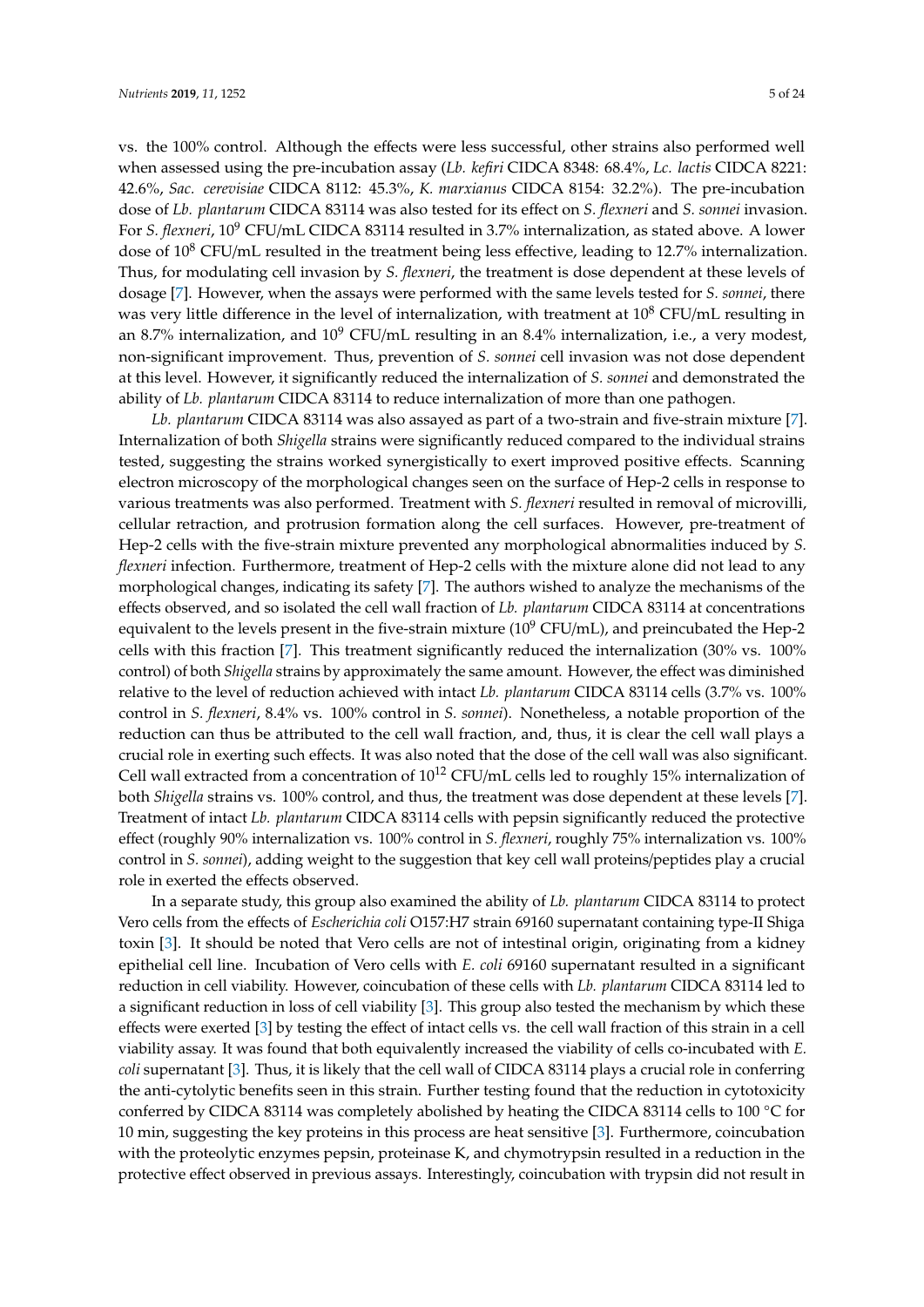any reduction, thus indicating that the key proteins are resistant to this enzyme. Additional testing revealed that *E. coli* supernatant co-incubated with CIDCA 83114 had a reduced level of the *E. coli* toxin Stx, as seen by the absence of a band corresponding to the B subunit of that protein on a Western Blot [\[3\]](#page-18-5). The resulting supernatant was then tested against Vero cells and was found to have a reduced cytotoxic effect compared to untreated *E. coli* supernatant. This suggests that binding or proteolysis of Stx by proteins found in the cell wall of CIDCA 83114 is at least partly responsible for the protective benefits observed.

Another study investigated the protective effect of *Lb. plantarum* CIDCA 83114 against pathogenic *E. coli* [\[9\]](#page-19-16). In the cell adhesion assay, it was found that pre-treatment with 10<sup>8</sup> CFU L/plantarum cells/well was only effective in lowering adhesion of *E. coli* cells if the concentration of the pathogen was less than 10<sup>6</sup>/well. Treatment of the Hep-2 cells with CIDCA 83114 at higher concentration of pathogen (10<sup>7</sup> and 10<sup>8</sup>) offered no significant difference vs. no treatment. Thus, according to the authors, the ratio of *Lactobacillus* present needs to be at least 1:100 in order to exert protective effects. In the cell detachment assay, it was found that over 60% of Hep-2 cells detached when incubated with *E. coli*. However, when the Hep-2 cells were pre-incubated with CIDCA 83114, the cell detachment was significantly reduced to 20%. Furthermore, UV-killed CIDCA 83114 had very similar protection values to its viable counterparts, indicating it is not crucial that the *Lactobacillus* be viable. The morphological structure of the Hep-2 cells was also analyzed, using immunofluorescent tagging and scanning electron microscopy. Disorganization of the actin network, cell rounding, and cell retraction was observed in Hep-2 cells treated with *E. coli*. However, the extent of these alterations was almost completely abolished in the cells pre-treated with *Lactobacillus*.

# 2.1.2. *Lactobacillus Plantarum* C4

*Lb. plantarum* C4 has also been studied in depth. This strain exhibited significant adhesion to Caco-2 cells, as well as antimicrobial activity against *L. monocytogenes*, *Y. enterocolitica*, *S. typhimurium*, and *E. coli* in a spot assay test [\[23\]](#page-19-17). The authors also conducted in vivo experiments in mice. After administration of this strain (at  $9.4 \times 10^9$  CFU/mouse), levels of C4 were detected in the feces after one day, but detectable levels quickly decreased following this. The immunomodulatory effects were also analyzed. For this, the mice were administered cyclophosphamide (CP) in order to stimulate myelotoxic effects [\[23\]](#page-19-17). Treatment with C4 did not reverse the lower levels of peripheral blood leukocytes or spleen cells induced by CP treatment, but the proliferation of splenocytes, which was nearly abolished by CP treatment, was partially restored by C4 treatment [\[23\]](#page-19-17).

In a further paper by this group [\[24\]](#page-20-8), it was shown that CP treatment resulted in a proliferation of segmented filamentous bacteria (SFB) in the gut of the mice, a feature that does not normally occur in adulthood. However, mice treated with 1 × 10<sup>10</sup> CFU of *Lb. plantarum* C4 had levels of SFB comparable to healthy controls. Even in healthy, non-immunocompromised mice, treatment with C4 also significantly reduced levels of SFB, suggesting that this strain has a potential effect in modulating host response to certain bacteria or altering the composition of the microbiome themselves.

This group conducted another study, investigating the effect of *Lb. plantarum* C4 treatment in mice later infected with *L. monocytogenes* [\[26\]](#page-20-9). Mice were administered 5 × 10<sup>7</sup> CFU of the strain via gastric intubation daily for four weeks. They were then challenged with *L. monocytogenes* infection. Pre-treatment with C4 led to increased survival of the infected mice compared to non-treated controls. However, it was not successful in clearing the pathogen from the spleen or liver, with levels of the pathogen in these organs being similar to non-treated controls. Pre-treatment with C4 also had effects on a number of pro-inflammatory cytokines following *L. monocytogenes* infection. In the treated mice, compared to untreated controls, IL-1 and IL-6 were present in significantly higher levels in serum on day 2, before and after which, levels flatlined. However, in untreated mice, IL-1 levels underwent a gradual increase, peaking at day 4 before returning to base levels. With regard to IL-6, levels gradually decreased following a peak on day 2. Together, this may suggest that *Lb. plantarum* C4 primes the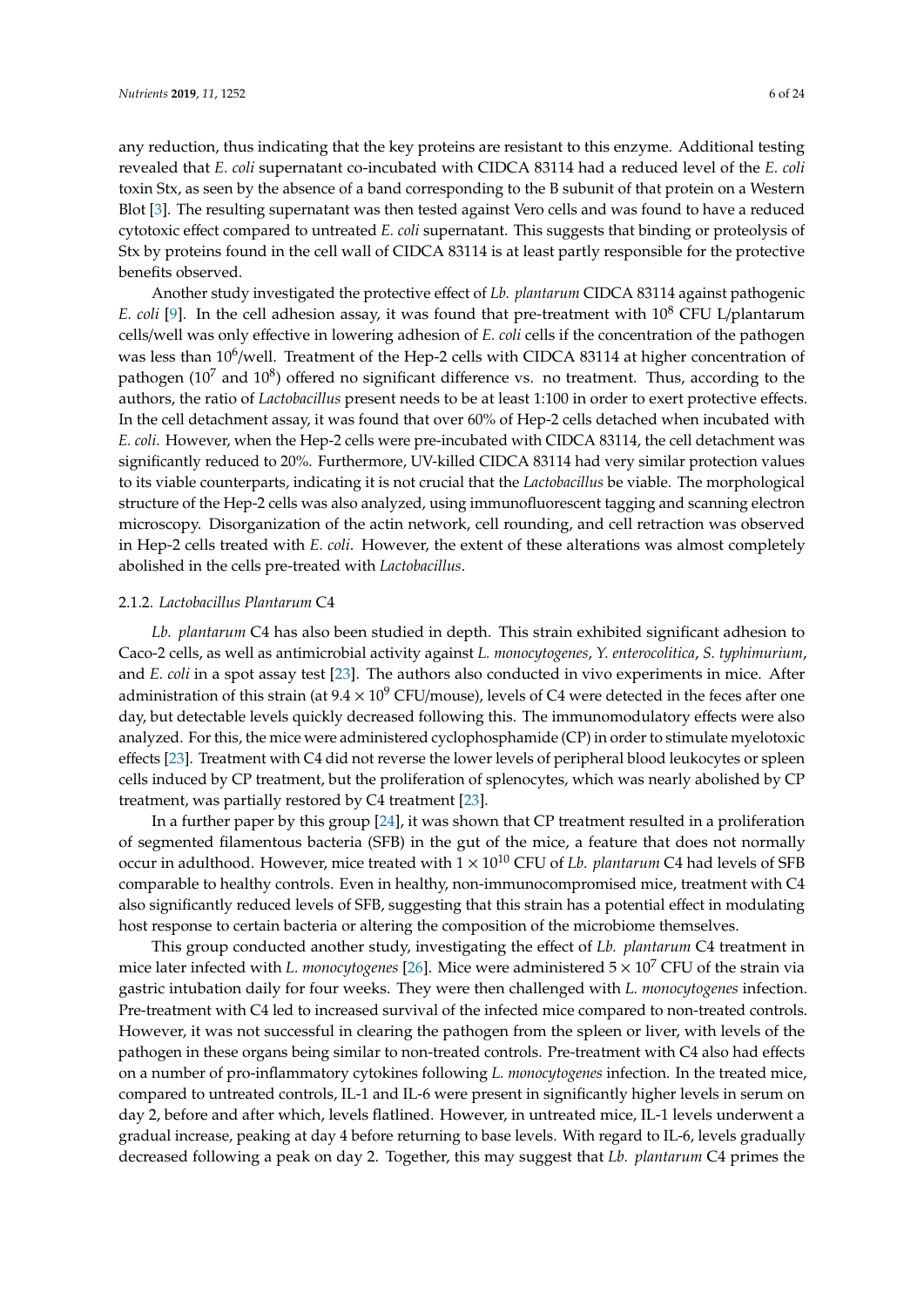immune system to bacterial infections. Pre-treatment had no effect on the levels of TNF- $\alpha$  as compared to untreated controls.

This strain was further tested in a later study by these authors [\[27\]](#page-20-10). They confirmed the previous observation that the strain inhibited the growth of both *L. monocytogenes* and *E. coli*, as seen via a spot assay test. Higher concentrations of the spent culture supernatant (SCS) of C4 was also effective in inhibiting growth of *E. coli*. The SCS of C4 was effective in permeabilizing the cell envelope of *E. coli*, as evidenced by high fluorescence when treated with sytox green, a high-affinity nucleic acid stain. Interestingly, the treatment with SCS of this strain also led to very significant levels of cell death amongst HL-60 cells, a human leukemia cell line. This supernatant also exhibited high cytotoxicity (demonstrated by lactate dehydrogenase enzyme release) against these cells, leading the authors to suggest potential anti-carcinogenic effects. However, the SCS of this strain also exhibited high hemolytic activity, which is more consistent with non-specific cytotoxicity.

In further experimentation, pre-treatment of mice with this strain was shown to promote clearance of *Y. enterocolitica* from Peyer's patches [\[22\]](#page-19-18). Pre-treatment with C4 also appeared to prime immune cells to release TNF-α in response to *Y. enterocolitica* infection, with fecal levels being higher in these mice compared to untreated controls. However, such a phenomenon was not replicated in the plasma of these animals, suggesting a local immune response. Infection with this pathogen also significantly reduced fecal levels of IL-10 in untreated control animals. However, levels of IL-10 were not different between infected and un-infected animals when these animals had been treated with C4. Interestingly, among un-infected animals, treatment with C4 led to a significant decrease in IL-10 levels compared to un-treated controls. There was also a much higher level of secretion of IgA in animals treated with C4 in response to pathogen infection, as compared to untreated controls, suggesting that this strain may have a role in priming the immune system to pathogens.

#### 2.1.3. *Lactobacillus Plantarum* MA2

The strain *Lb. plantarum* MA2, isolated from Tibetan kefir grains, was studied in depth in a series of papers from the same lab. This included an in vivo study in rats [\[20\]](#page-19-19). These rats were fed lyophilized *Lb. plantarum* MA2 powder at a daily dose of 10<sup>11</sup> cells/day/rat. At the end of a five-week trial, total cholesterol (TC), low-density lipoprotein cholesterol (LDL-C), and triglycerides (TG) were all significantly lower in the treated rats, with high-density lipoprotein cholesterol (HDL-C) showing no difference. These rats also exhibited significantly lower liver TC and TG levels, as well as significantly higher fecal weight and fecal cholesterol levels. The treated mice also showed significantly increased levels of lactic acid bacteria, as expected from the very high dosage received. Interestingly, however, levels of bifidobacteria were also significantly increased. Furthermore, both bifidobacteria and lactobacilli increased in relative abundance in comparison to control animals after a relatively similar amount of time, i.e., between days 20–24. This would seem to indicate that introducing lactobacilli may alter the intestinal environment in a manner that favors growth of bifidobacteria.

The same group later investigated the antioxidative effects and colonization ability of this strain in vivo [\[19\]](#page-19-20). Mice were treated with D-galactose in order to induce an aging model. Randomly selected mice were then treated with various levels of the strain, high at  $10^{10}$  CFU/day, medium at  $10^9$  $CFU/day$ , and low at  $10<sup>8</sup> CFU/day$ . Bloods were then taken after six weeks. It was found that treated mice had lower levels of malondialdehyde (MDA), a marker for oxidative stress, and this occurred in a dose-dependent manner. MDA levels were also significantly reduced in the liver. However, treatment with this strain resulted in no change in the total antioxidant capacity (T-AOC). Glutathione peroxidase (GSH-Px) activity was upregulated in the blood and liver of treated mice, as was superoxide dismutase (SOD), with this activity being dose dependent in the liver. MA2 antioxidant effects were also demonstrated in vitro by the same authors [\[18\]](#page-19-21). With regard to colonization, the authors used a bioluminescent tag attached to the bacterial cells administered. The strains' bioluminescence levels dropped off significantly once treatment was stopped, either after a single dose of  $3 \times 10^8$  CFU or a continuous two-week daily dose. However, microbiological analysis of feces retrieved from the colon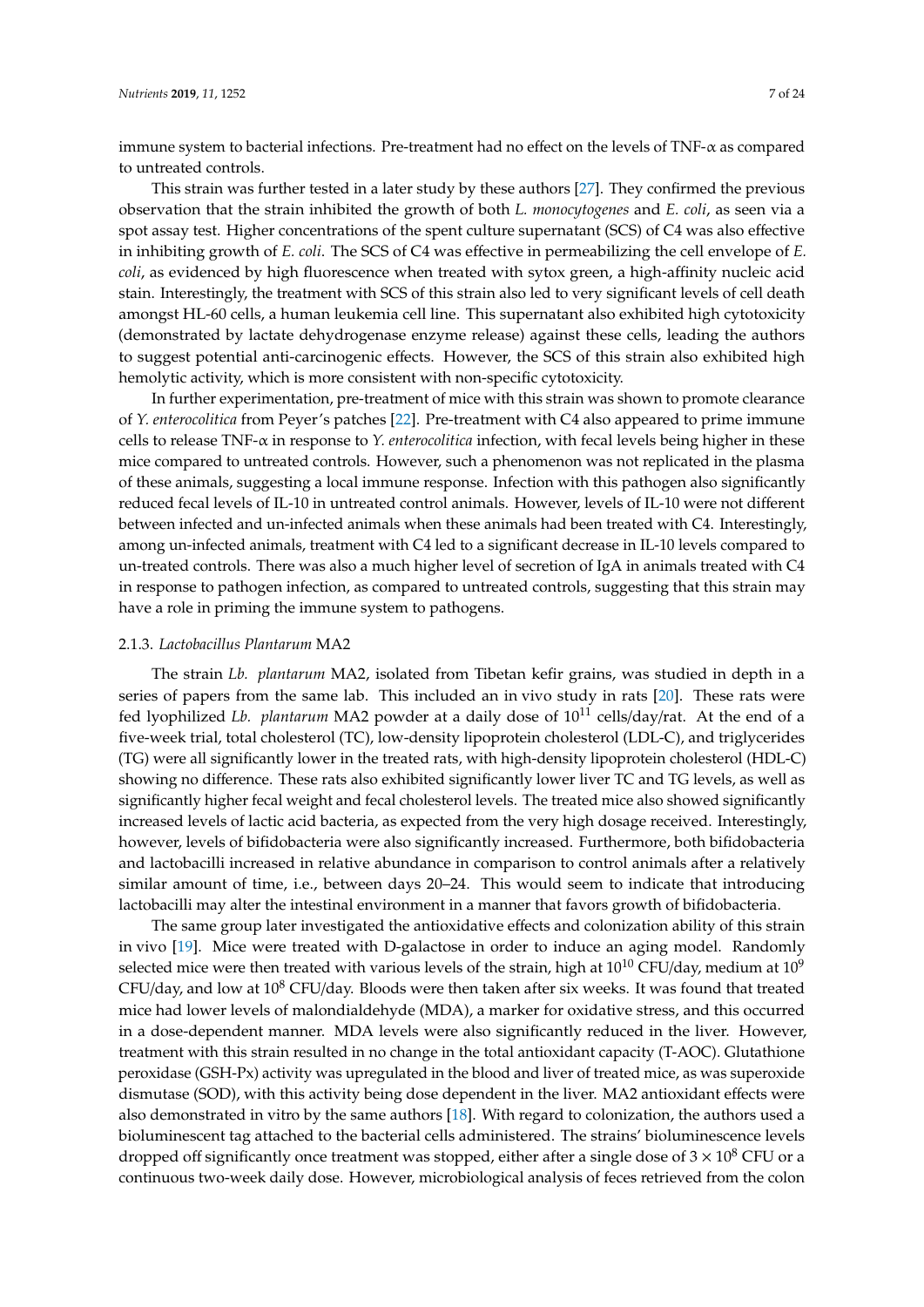and ileum was performed via serial dilution and revealed that MA2 was still present in sufficient quantities ( $10^4$ – $10^5$  CFU/g) to maintain colonization 21 days after oral administration of the strain. Furthermore, this strain showed high-level auto-aggregation, considered an important characteristic in potential probiotics [\[17\]](#page-19-22).

## 2.1.4. Other *Lactobacillus Plantarum* STRAINS

As per the 2013 Kakisu study above [\[3\]](#page-18-5), it was also found that coincubation of Vero cells with *Lb. plantarum* CIDCA 8336 led to a significant reduction in the loss of cell viability of Vero cells exposed to *E. coli* 69160 supernatant.

Another group investigated in depth the characteristics of *Lb. plantarum* B23 [\[10\]](#page-19-23). This strain exhibited high-level adhesion to Caco-2 cells. It was susceptible to a range of antibiotics. However, it was found to be resistant to tetracycline. The authors later performed in vivo studies, analyzing the serum lipid levels of rats treated with daily doses of 10<sup>9</sup> CFU/mL of the selected strain. They reported significantly lower levels of TC, TG, LDL-C, and significantly higher levels of HDL-C. Rats fed this strain also had lower levels of liver cholesterol content, and correspondingly higher levels of fecal cholesterol content [\[10\]](#page-19-23). Additionally, this strain colonized the gut at various points, particularly in the ileum, colon, and feces. Interestingly, after two weeks of stopping the treatment, the strain was still found in the small intestine, colon, and feces, with levels only having slightly declined [\[10\]](#page-19-23).

A number of different strains that also show potential health benefits have been studied by the Huang group. These include *Lb. plantarum* Lp27 [\[11\]](#page-19-24), Lp09, and Lp45 [\[14\]](#page-19-25). Lp27 has high-level adhesion to Caco-2 cells, a desirable characteristic in potential probiotics. It is also susceptible to a range of antibiotics, meaning it could easily be eradicated if required, an additional safety reassurance. Animals administered all strains underwent blood lipid analysis, whereby blood samples were taken from rats treated with a daily dose of  $10^9$  CFU/mL of their respective strain over the course of four weeks. All strains reduced the levels of TC, TG, and LDL-C. However, HDL-C levels were unaffected. Of these strains, Lp27 and Lp09 had the greatest effect and these strains also reduced the levels of TC and TG in the liver. Furthermore, Lp09- and Lp45-treated animals had higher fecal cholic acid levels compared to untreated controls. Investigating the mechanism by which such effects may occur, the authors found that Caco-2 cells incubated with Lp27 had a micellar cholesterol uptake approximately 1.5-fold lower than of untreated control cells. Furthermore, they found that Lp27 significantly downregulated the expression of Niemann-Pick C1-like 1 (NPC1L1; a protein that is critical for intestinal cholesterol absorption) mRNA in Caco-2 cells as well as in ex vivo explants of the small intestine.

A paper published by a different group highlighted the anti-oxidant effect of an exopolysaccharide (EPS) produced by *Lb. plantarum* YW11 [\[13\]](#page-19-26). The EPS isolated from this strain showed high scavenging activity against hydroxyl radicals and superoxide anions. In in vivo studies conducted in mice, high doses of this EPS relieved oxidative stress in aging mice (induced by D-galactose) accompanied by increased levels of glutathione peroxidase, superoxide dismutase, catalase, and higher overall antioxidant capacity. Treatment with EPS recovered some of the microbial gut diversity, which was reduced by D-galactose treatment, decreasing levels of pathogenic *Flexispira* (37.5 fold), whilst increasing levels of *Blautia* (36.5 fold) and *Butyricicoccus* (9.5 fold), which correspondingly decreased nitrogen oxide levels and increased short-chain fatty acid levels.

A number of studies have identified strains with antimicrobial activity. The SCS of *Lb. plantarum* ATCC 10012 was found to inhibit growth of both *Streptococcus mutans* and *Streptococcus sobrinus*, as well as inhibit formation of biofilm [\[15\]](#page-19-27).

*Lb. plantarum* CIDCA 8327 was shown in one study [\[8\]](#page-19-28) to have an inhibitory effect on the growth of *E. coli*, *Sal. enterica* serovar Enteritidis, *Sal. enterica* serovar Tiphymurium, *Sal. gallinarum*, and *Sh. sonnei*, the only strain of a range of lactobacilli to have an inhibitory effect on all pathogens tested. This inhibition was tested by using a spot test assay.

*Lb. plantarum* CIDCA 8337 displayed very high adhesion to Caco-2 cells. In a spot agar assay, it also demonstrated significant inhibition of *E. coli* and *S. typhimurium* [\[8\]](#page-19-28).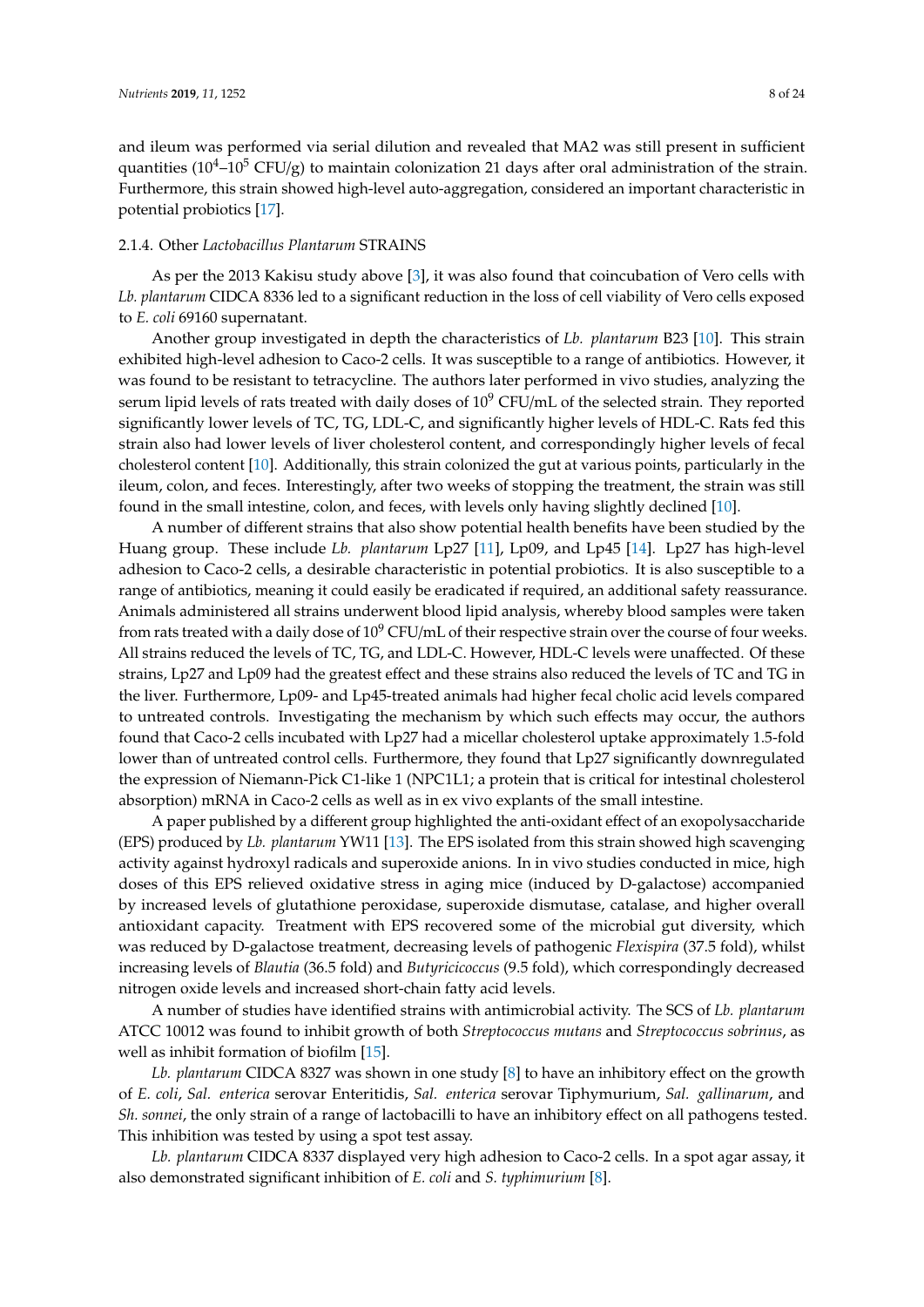#### 2.1.5. Studies of Unspecified *Lb. plantarum* Strains

Finally, an unspecified *Lb. plantarum* strain, as part of a mixture contain six lactic acid bacterial strains, was found to enhance the cytotoxicity of NK cells against human chronic myelogenous leukemia K562 cells and colorectal tumor HCT116 cells [\[29\]](#page-20-11). Additionally, secretion of IFN-γ was increased in these NK cells, along with increased mRNA expression.

#### *2.2. Lactobacillus kefiranofaciens*

## 2.2.1. *Lactobacillus Kefiranofaciens* M1

Across multiple studies, the strain *Lb. kefiranofaciens* M1 has been found to exert some antiallergenic-related effects regarding Th1/Th2 balance. In an early study [\[37\]](#page-20-12), *Lb. kefiranofaciens* M1 cells were found to significantly stimulate IL-6 production in a murine macrophage cell line (RAW 264.7). Interestingly, when just the supernatant from this species was tested, it was found to significantly stimulate IL-6, TNF- $\alpha$ , IL-1β, and IL-12 at higher levels than obtained by the cells alone. However, in a later assay undertaken in a different murine peritoneal macrophage cell line, the cell responses were reversed, with treatment with the bacterial cells resulting in higher concentrations of cytokines compared to the supernatant. This highlights the challenge of relying on cell-line based analysis of health-promoting properties in gut commensals and the resulting interpretations that persist in the literature in this field. Regardless, *Lb. kefiranofaciens* M1 certainly had an effect on production of a number of cytokines. In the same paper, the authors partially identified the mechanism of IL-6 stimulation by *Lb. kefiranofaciens* M1 cells and their supernatant by knocking out the TLR-2 receptor. This resulted in a significant decrease in IL-6 production from *Lb. kefiranofaciens* M1 cells. However, IL-6 production resulting from its supernatant was unaffected, suggesting that the mechanism of action in this instance involved a separate receptor.

A later study from the same group further demonstrated the cytokine inducing ability of *Lb. kefiranofaciens* M1, which induced the production of IFN-γ, TNF-α, IL-6, IL-12, and IL-1β in murine peritoneal macrophage cells [\[33\]](#page-20-13). Other than TNF- $\alpha$  and IL-1 $\beta$ , there were no differences in the responses elicited by live and heat-inactivated cells. Live strains stimulated higher cytokine production of IL-1β, while heat-inactivated strains caused higher-level production of TNF-α. This study also demonstrated that heat-inactivated *Lb. kefiranofaciens* M1 significantly reduced the levels of serum IgE in vivo, and that this effect was dose dependent. This effect was also demonstrated over a time period of four weeks. In an effort to uncover the mechanism behind such effects, the authors investigated the levels of certain cytokines expressed in splenocytes from the mice studied. There was a significant reduction in the levels of IL-5, with a corresponding increase in the levels of IL-12. This led the authors to suggest that *Lb. kefiranofaciens* M1 regulates the Th1/Th2 balance, upregulating the Th1 pathways while downregulating the latter [\[33\]](#page-20-13). It was later found that the treatment with *Lb. kefiranofaciens* M1 upregulated CD4+CD25<sup>+</sup> regulatory T-cells, which downregulated Th2 cytokines [\[33\]](#page-20-13). Levels of CD19 were reduced and, because this is a marker for B cell lineage, suggests reduced B cell proliferation, which likely had an influence on the decreased levels of IgE expression. The authors also investigated the effect of *Lb. kefiranofaciens* M1 at the host response level, measuring expression of various genes in the Peyers' patches of the treated mice. They found an upregulation of genes involved in immune responses, inflammation, and cell adhesion, along with a decrease in expression of genes associated with the classic complement pathway and lectin-induced pathway [\[33\]](#page-20-13).

A further study by this group investigated the effect of *Lb. kefiranofaciens* M1 on the allergic airway response in mice [\[34\]](#page-20-14). A number of aspects were tested, such as the duration and dosage of the treatment provided. One group of mice that were administered a  $10^8$  CFU/mL dose every day for 32 days (Course A) displayed significant reductions in the levels of IL-4, IL-13, IL-6, IL-1β, CCL20, and TNF-α. Mice who had been administered with the same dose for the first 14 days of the 32 days course (Course B) and the last 3 days of the 32 day course (Course C) displayed significantly decreased levels of IL-6 and TNF-α. Course A also displayed a significant increase in the levels of T-reg cell numbers.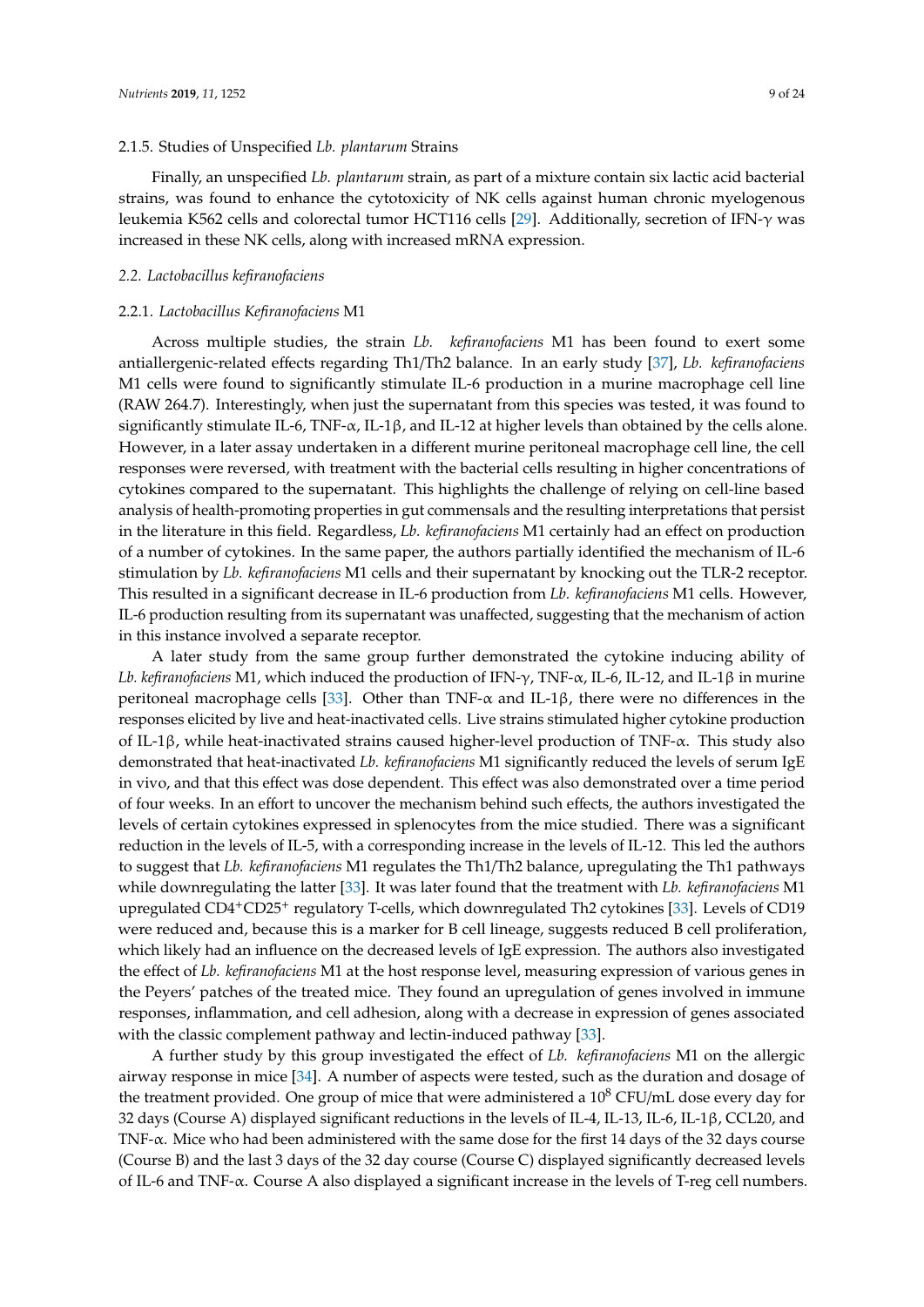However, as demonstrated by course B, these benefits are not permanent, and, thus, it is apparent that efforts need to be made to continuously administer microbial treatments. Additionally, course C demonstrated that short-term consumption is not effective. On this basis, the authors continued their experiments exclusively with the Course A treated animals [\[34\]](#page-20-14). They demonstrated that the effects observed were dose dependent, with a trend towards graduated decreases in the levels of various cytokines (IL-4, TNF-α, IL-5, IL-6, IL-1β, IL-17). *Lb. kefiranofaciens* M1 was also able to significantly reduce levels of IgE. Histological changes were also noted. Treatment with  $10^8$  and  $10^9$  CFU/mL resulted in significantly lower levels of eosinophil infiltration in the lung parenchyma. Such treatment also abolished the overproduction of mucus and goblet cell hyperplasia detected in asthma-induced mice. Furthermore, the beneficial effects were greatest in the mice treated with the higher dose [\[34\]](#page-20-14).

This group also investigated the effects of *Lb. kefiranofaciens* M1 in in vitro and in in vivo models of experimental colitis [\[32\]](#page-20-15). Initially, they analyzed the effects of *Lb. kefiranofaciens* M1 on the transepithelial electrical resistance (TEER) on an epithelial monolayer of Caco-2 cells, as a measure of epithelial integrity. Treatment with *Lb. kefiranofaciens* M1 resulted in an increase in epithelial barrier integrity, which was dose dependent. However, only the highest dose  $(10^8 \text{ CFU/mL})$  showed a significant change in epithelial barrier integrity vs. the control of no dose. Treatment of Caco-2 cells with *Lb. kefiranofaciens*  $(10^8 \text{ CFU/mL})$  also upregulated the chemokine CCL-20, which mediated the restitution of colonic epithelial cells. However, other similarly acting chemokines (CXCL-12 and IL-8) did not undergo a significant change. Treatment of the monolayer with *Lb. kefiranofaciens* cells also resulted in accelerated recovery of membrane integrity following dextran sulfate sodium treatment. This encouraged the researchers to test this model in vivo. Mice fed the *Lb. kefiranofaciens* at 10<sup>8</sup> CFU/mL had lower rectal bleeding scores and increased colon length compared to controls during DSS induced colitis. Histology also indicated a loss of goblet cells and disturbed mucosal architecture in controls, which was significantly ameliorated in treated mice. The treated mice had a significantly lower histological score (indicating healthier histological features) compared to control mice. Ex vivo colon samples were also assessed for cytokine production. Levels of IL-1β and TNF-α, pro-inflammatory cytokines, were both significantly reduced in the treated mice, while IL-10, an anti-inflammatory cytokine, was found to be significantly higher in treated mice. This group also investigated the role of TLR2 in the protective effects of *Lb. kefiranofaciens* treatment. The amelioration of rectal bleeding and colon length observed in mice treated with *Lb. kefiranofaciens* was not observed in the TLR2 knockout mice. Furthermore, *Lb. kefiranofaciens* treatment lead to a significant upregulation of NFκB when TLR2 was present in TLR2-lacking HEK-293T cells. When TLR2 was blocked, the increase of CCL20 induced by *Lb. kefiranofaciens* treatment was significantly decreased.

In a later study, the same authors went on to conduct further experimentation in in vivo models [\[30\]](#page-20-3). Continuous intragastric administration of *Lb. kefiranofaciens* M1 resulted in increased ileac villus length/crypt depth and increased levels of goblet cells as compared to germ free (GF) and single oral inoculation treated mice. Treated mice also had improved intestinal bleeding scores in response to DSS-induced colitis when compared to non-treated mice. Histologically, there was also a significant difference between mice treated with *Lb. kefiranofaciens* vs. untreated mice when tested against DSS-induced colitis, with a lowering in the histological score from 9 (untreated mice) to 2 (treated mice). This paper also showed that *Lb. kefiranofaciens* enhanced the immune response to TLR agonists, such as lipopolysaccharide (LPS) and R848, with IFN-γ and IL-12 levels significantly higher in treated mice relative to GF controls [\[30\]](#page-20-3). It should be noted, however, that this is not surprising in that any bacterium could be expected to elicit a stronger response than GF controls. It was also noted that it was unlikely that *Lb. kefiranofaciens* M1 colonized the gut after single oral inoculation, given that fecal levels dropped significantly by day 5 and being undetectable past day 7 [\[30\]](#page-20-3). Additionally, *Lb. kefiranofaciens* was unable to adhere to Caco-2 cells in vitro. Together, along with the previous data, this suggests that this strain is unable to colonize the gut and needs to be taken continuously to see the observed effects. However, it is likely that total confirmation could only result from an intestinal swab, not feces analysis alone.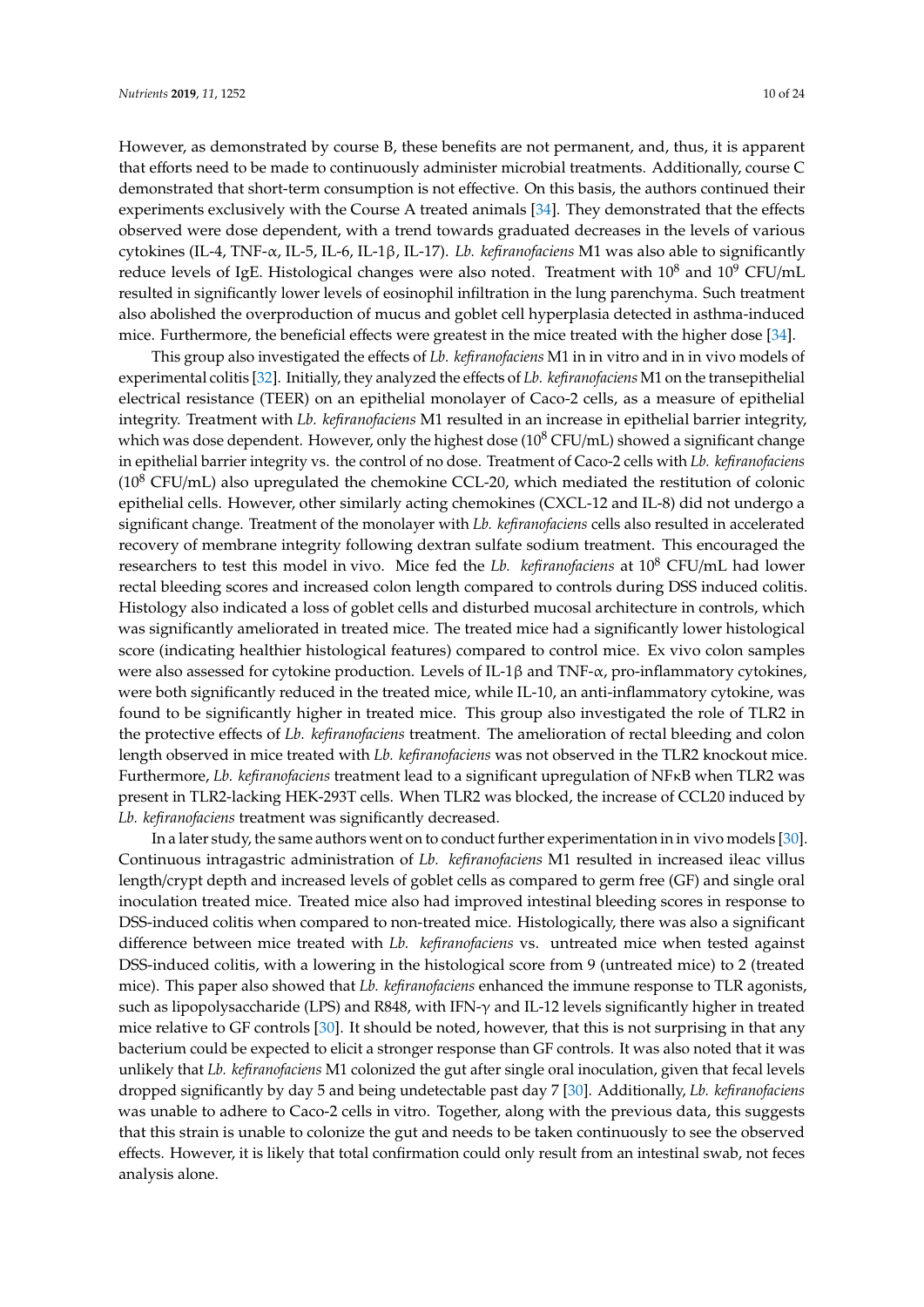The same authors researched the effect of *Lb. kefiranofaciens* M1 treatment on enterohemorrhagic *Escherichia coli* (EHEC) infection [\[31\]](#page-20-4). Treated mice were administered  $2 \times 10^8$  CFU/mL of *Lb. kefiranofaciens* intragastrically for seven days, while controls were administered phosphate buffered saline (PBS). The mice were then challenged with EHEC infection at various timepoints. Pre-treatment with the *Lb. kefiranofaciens* strain prevented a decrease in food intake, which was caused by EHEC infection. Additionally, intestinal bleeding was significantly reduced in the Lb-treated group compared to the controls. The histological scores were also improved in the Lb-treated mice, with reduced atrophy of the villi, as well as an amelioration of the loss of crypts and Paneth cells. Tissue edema and loss of epithelial integrity were reduced following *Lactobacillus* pre-treatment. Interestingly, pre-treatment with *Lb. kefiranofaciens* also resulted in a near absence of congestion of the renal glomeruli and kidney interstitial tissue, which was severe in the untreated but EHEC-infected mice. Heat treatment of the *Lactobacillus* strain reduced its effectiveness. Pre-treatment of the mice with the *Lactobacillus* strain also reduced translocation of *E. coli* to the liver and spleen, and *E. coli* could not be detected in the blood of pre-treated mice, whereas significant numbers were found in the un-treated controls. Correspondingly, serum levels of EHEC virulence factors Stx-1 and Stx-2 were significantly reduced in in the *Lb. kefiranofaciens* M1 pre-treated mice. Pre-treatment also resulted in increased levels of EHEC specific IgA in the feces compared to untreated controls. However, these increases were only detected in the feces, and were not systemic, suggesting a local immune response. Using in vitro intestinal cell models, the researchers determined that pre-treatment of Caco-2 cells with the *Lactobacillus* strain decreased levels of cell death when subsequently challenged with EHEC infection. Furthermore, this protection operated in a dose-dependent manner, and was reduced when the *Lactobacillus* strain was heat-treated. Pre-treatment also improved intestinal cell monolayer integrity as measured by TEER. However, pre-treatment was essential. Similar effects were not observed when the strain was co-cultured with the EHEC cell-free supernatant, nor did the co-culture method reduce levels of Stx-1/Stx-2 in the EHEC cell-free supernatant.

In a later study, the oral toxicity of *Lb. kefiranofaciens* in rats was evaluated [\[35\]](#page-20-16). A high dose of  $1.8 \times 10^{10}$  CFU/kg was used. At this high dose, when compared to controls, no abnormalities or adverse effects were observed. A number of parameters were assayed, including body weight, common serum biochemistry and hematology markers, as well as terminal organ weights. Organs and tissues were also histologically examined. Together, no adverse effects were observed with this high dose, indicating the regular dose of around  $2 \times 10^8$  CFU/mL would appear to be within a safe range. However, it should be noted that such experimental observations have not been tested in human subjects. That being said, *strain-specific* consumption of kefir-isolated bacteria is unheard of and unlikely to occur. Nonetheless, such toxicity testing may arguably be warranted, especially if kefir lactobacilli were developed as single-strain probiotics.

## 2.2.2. Other *Lactobacillus kefiranofaciens* Strains

An early study identified *Lb. kefiranofaciens* 10058 as displaying a number of potentially beneficial properties [\[46\]](#page-21-8). This strain inhibited growth of all the pathogenic bacteria tested (*E. coli*, *L. monocytogenes*, *S. typhimurium*, *S. enteritidis*, *S. flexneri*, *Y. enterocolitica*), as determined using an agar spot test. It also showed high-level adhesion to Caco-2 cells. This strain was also shown to produce a kefiran-related exopolysaccharide. Kefiran has been shown in previous studies to retard tumor growth [\[82\]](#page-22-19).

Another strain found to have potential health benefits is *Lb. kefiranofaciens* DD2 [\[15\]](#page-19-27). SCS of this strain significantly inhibited the growth of two oral pathogens (*S. mutans* and *S. sobrinus*) in nutrient broth. It also significantly inhibited the biofilm formation by the pathogens. Furthermore, it influenced the expression of several genes in *S. mutans*, with mRNA expression levels of proteins encoding for carbohydrate metabolism, adhesion, and other regulatory mechanisms being significantly reduced by this strain, when *S. mutans* cells were co-cultured with the SCS of *Lb. kefiranofaciens* DD2.

A further study by the same group on a related strain also reported beneficial properties [\[48\]](#page-21-15). *Lb. kefiranofaciens* DN1 was found to increase the weight of feces and its water content in mice that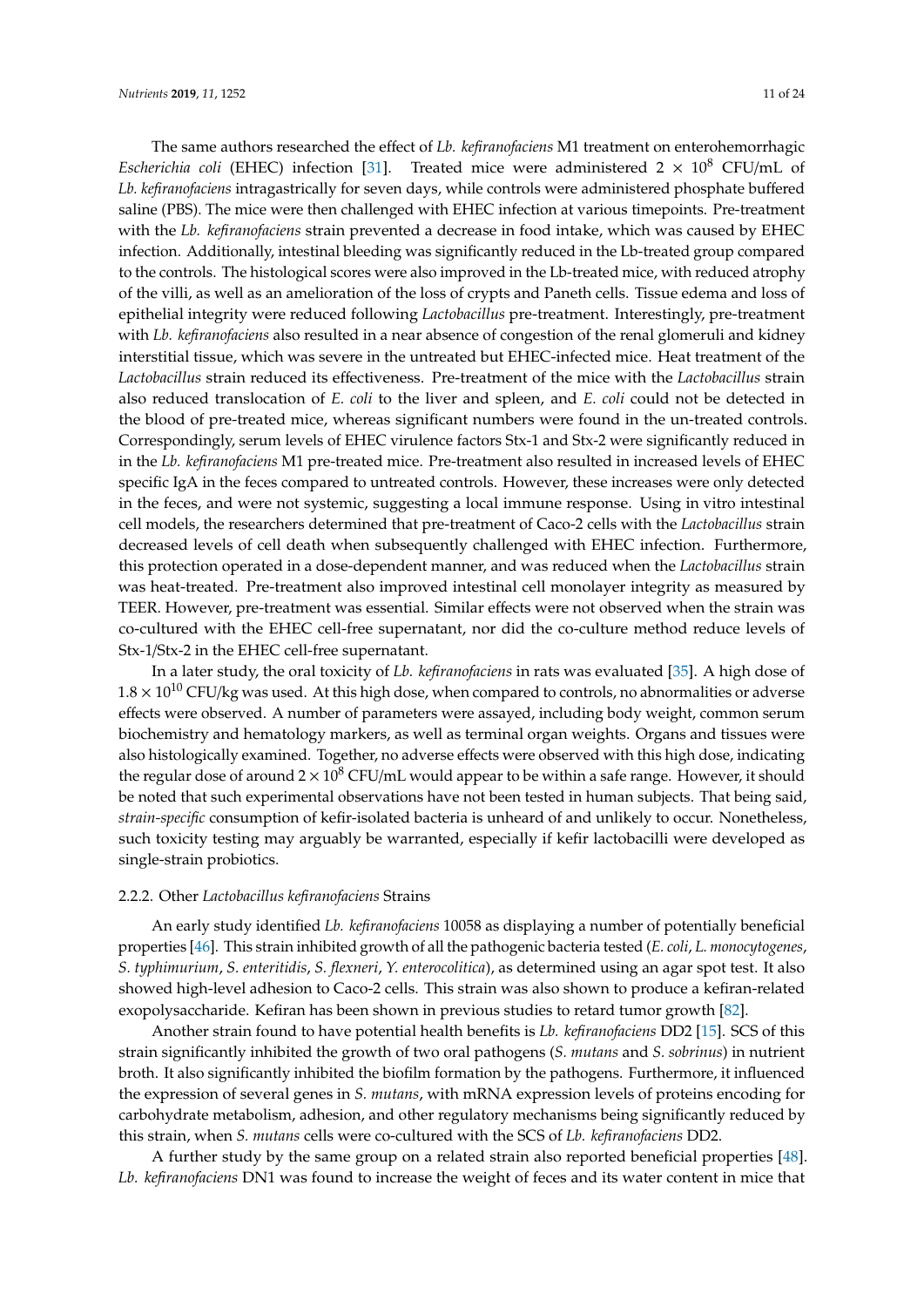were treated with a daily  $2 \times 10^8$  dose for two weeks. Together, this is suggestive of a possible role in treating constipation or improving intestinal mobility. Furthermore, it altered the composition of the microbiome of the mice treated, with *Firmicutes*, *Bacteroidetes*, *Lactobacillus*, and *Prevotella* being found at significantly higher levels. Furthermore, opportunistic pathogens such as *Proteobacteria*, *Enterobacteriaceae*, and *Clostridium* were less abundant. It was also shown to produce very high levels of a novel EPS [\[83\]](#page-23-0) This purified EPS exhibited the ability to significantly reduce the levels of *L. monocytogenes* and Salmonella Enteritidis, and this ability was dose dependent.

*Lb. kefiranofaciens* KCTC 5075 displayed anti-inflammatory characteristics (as part of a three strain mix also containing *Lb. kefirgranum* KCTC 5086 and *Lb. kefiri* KCTC 3611 EVs) whereby its extracellular vesicles (EV) reduced levels of IL-8 in Caco-2 cells exposed to TNF-α [\[49\]](#page-21-16). Treatment with this strain also significantly improved the body weight, rectal bleeding, and stool consistency of mice with 2,4,6-trinitrobenzenesulfonic acid-induced inflammatory bowel disease. Treated mice also had an improved histopathological score and reduced myeloperoxidase activity, showing they were less inflamed.

In an earlier study, an exopolysaccharide produced by *Lb. kefiranofaciens* ATCC 43761 was also analyzed for its potential health benefits [\[51\]](#page-21-17). This in vivo trial was conducted in mice who had been administered exopolysaccharide at a dosage of 100 mg/kg body weight/day for two, five, or seven consecutive days. Treatment with the exopolysaccharide at any level led to significant increases in the levels of IgA positive cells in the small intestine. Furthermore, after five days of treatment, the levels of IL-6 and IL-12 positive cells were significantly increased. This increase was also seen for IL-10 positive cells, but only after seven days. However, regarding the large intestine, these changes were detected in an even quicker time-frame of only two days (except for IL-12, which was not assayed in the large intestine). Interestingly, these changes were also observed for TNF- $\alpha$ , and to a lesser extent IFN- $\gamma$ . Serum levels of IL-4, IL-10, and IFN-γ were increased after seven days, whereas IL-6 was significantly increased after two days.

## 2.2.3. Studies of Unspecified *Lb. kefiranofaciens* Strains

A number of papers have reported on other benefits relating to this species, while not specifying a particular strain or strains.

For example, one group described the effects of kefiran, a product of *Lb. kefiranofaciens* [\[44\]](#page-21-18). Rabbits were fed a high-cholesterol diet with or without kefiran every day for eight weeks. The total area of atherosclerotic lesions was reduced compared to controls, with the biggest improvements being seen at points in the aorta furthest from the heart. The liver also exhibited significantly lower levels of TC.

Kefiran was also investigated for its immunomodulatory effects in bone marrow-derived mast cells (BMMCs) [\[43\]](#page-21-19). Pre-treatment with kefiran reduce levels of degranulation by mast cells. It also significantly reduced TNF-α secretion.

Another study investigated the effect of *Lactobacillus*-derived extracellular vesicles (EVs) in a mice model of inflammatory bowel disease (IBD) [\[49\]](#page-21-16). The EVs were derived from different Lactobacillus species, including *Lb. kefiranofaciens*, *Lb. kefiri*, and *Lb. kefirgranum*. Confirmation that these vesicles were taken up by Caco-2 cells was provided by immunofluorescent microscopy. The *Lb. kefiranofaciens* EVs significantly reduced the mRNA expression levels of IL-8 in TNF-α stimulated Caco-2 cells. In the in vivo section of this study, mice were administered these EVs daily for 10 days, at either  $3 \times 10^8$  CFU/mL. Half the mice were also induced with a model of inflammatory bowel disease by 2,4,6-trinitrobenzene sulfonic acid treatment. Mice treated with EVs showed a reduction in loss of body weight when compared to controls. They also suffered less rectal bleeding and had improved stool scores. Furthermore, these mice also had significantly healthier histological scores [\[49\]](#page-21-16).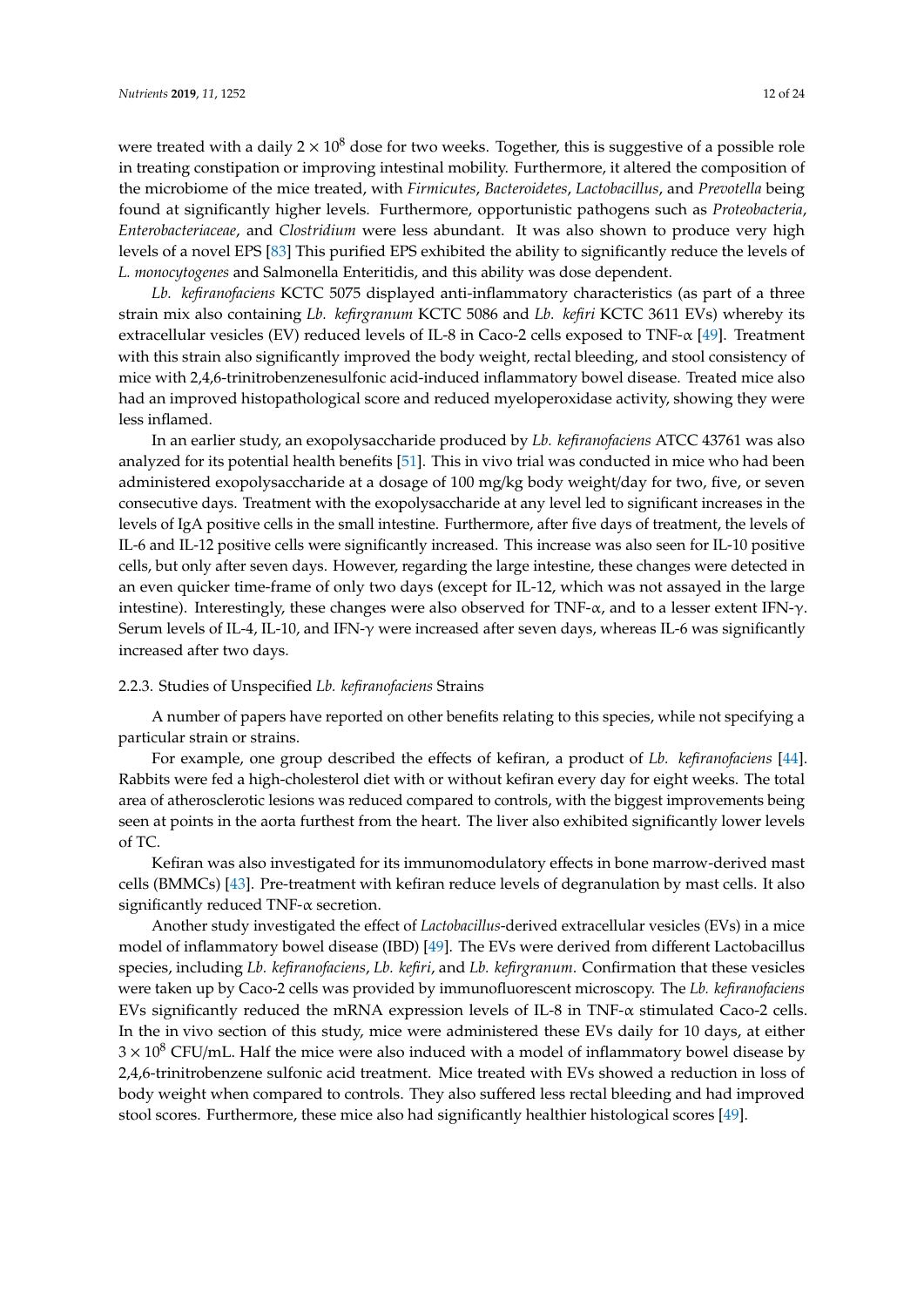#### *2.3. Lactobacillus kefiri*

# 2.3.1. *Lactobacillus kefiri* CIDCA 8348

It has been shown that *Lb. kefiri* CIDCA 8348 had a high auto-aggregating capability, as well as strong coaggregation with *Salmonella* [\[57\]](#page-21-20). This strain also showed high-level adhesion to Caco-2 cells. Such characteristics are desirable in a potential probiotic [\[57\]](#page-21-20). It was also reported that the SCS of this strain, along with strains CIDCA 8321, CIDCA 83113, and CIDCA 8344, significantly reduced the levels of adhesion and invasion of Caco-2 cells by *Salmonella*.

A different study researched the role of this strain as part of a microbial mixture in relation to its effect on infection of *C. di*ffi*cile* in hamsters [\[5\]](#page-18-4). It was found that pre-treatment with this microbial mixture dramatically improved the survival of those later infected with *C. di*ffi*cile*. Furthermore, a wide range of histological changes induced by *C. di*ffi*cile* infection were absent in the mice pre-treated with the microbial mixture. This group used the same microbial mixture to test for effects upon infection by *S. flexneri* [\[6\]](#page-19-14). They found that while the microbial mixture caused a significant reduction in the level of Shigella invasion into Caco-2 cells, the individual strain of 8348 did not. This observation was corroborated by another study [\[7\]](#page-19-15). However, only one strain of the microbial mixture had any significant effect individually. This could suggest that the strains act synergistically to bring about the greater significant effects seen with the microbial mixture.

Further studies by this group showed that this strain caused a statistically significant effect on Vero cell viability when these cells were exposed to *E. coli* supernatant [\[3\]](#page-18-5).

The same group found that surface proteins from *Lb. kefiri* CIDCA 8348 antagonized the cytotoxic effects of *Clostridium di*ffi*cile* toxins in vitro [\[62\]](#page-22-20). This *Lactobacillus* strain was found to have an inhibitory effect on the ability of the SCS of *C. di*ffi*cile* to induce cell detachment of Vero cells. This *Lactobacillus* strain also had a strong inhibitory effect on the *C. di*ffi*cile* SCS's ability to induce actin cytoskeleton disorganization. The researchers then determined the mode of action, by purifying the *C. di*ffi*cile* toxins TcdA and TcdB. These toxins had a strong detachment effect in a cell detachment assay, which was significantly reduced by co-incubation with the surface proteins from the *Lactobacillus*. It was shown using immunofluorescent microscopy that these toxins are absorbed onto the surface of the *Lactobacillus*. Interestingly, neither heat treatment nor treatment with proteases reduced the ability of the surface layer proteins on the *Lactobacillus* to abrogate the negative effects of these *C. di*ffi*cile* toxins. Only treatment with S-layer specific antibodies resulted in any reduction of the beneficial effects, suggesting that there is a direct interaction between the toxins and the surface layer proteins. Whether or not such a toxin-absorptive effect could occur sufficiently in a person infected with *C. di*ffi*cile* remains to be seen.

A more recent study by the same group reported that this *Lb. kefiri* strain is able to adhere to mucus extracted from the small intestine and colon, highlighting this strain as an interesting candidate for probiotic selection [\[61\]](#page-21-21). They also found that this strain was able to inhibit growth of multiple different pathogens. They spotted a suspension of this *Lb. kefiri* strain onto an MRS agar plate, which was incubated for 24 h. Following this, various pathogens were seeded into soft BHI agar and plated over the spotted lactobacilli. Inhibition halos where then measured. Among the pathogens inhibited were *P. aeruginosa*, Salmonella enteritidis, *S. flexneri*, *B. cereus*, *L. monocytogenes*, *S. aureus*, and *E. faecalis*. However, such anti-microbial effects are common in lactic acid bacteria tested in this manner and may be due to production of lactate or hydrogen peroxide [\[61\]](#page-21-21).

Safety testing of this strain established that it did not cause hemolysis and was susceptible to a wide range of antibiotics. Mice were also treated with a daily oral dose of  $2 \times 10^8$  CFU/mL, and no adverse health effects were observed, including no changes in levels of pro-inflammatory cytokines. Furthermore, no translocation of microorganisms to organs such as the liver or spleen was observed [\[59\]](#page-21-22).

Based on these promising results, the researchers conducted an in vivo study, analyzing the effect of the strain on host immune response and gut microbiota [\[58\]](#page-21-23). Mice received a daily dose of  $2 \times 10^8$  CFU/mL of the strain for either 7 or 21 days. The controls received PBS. Continuous daily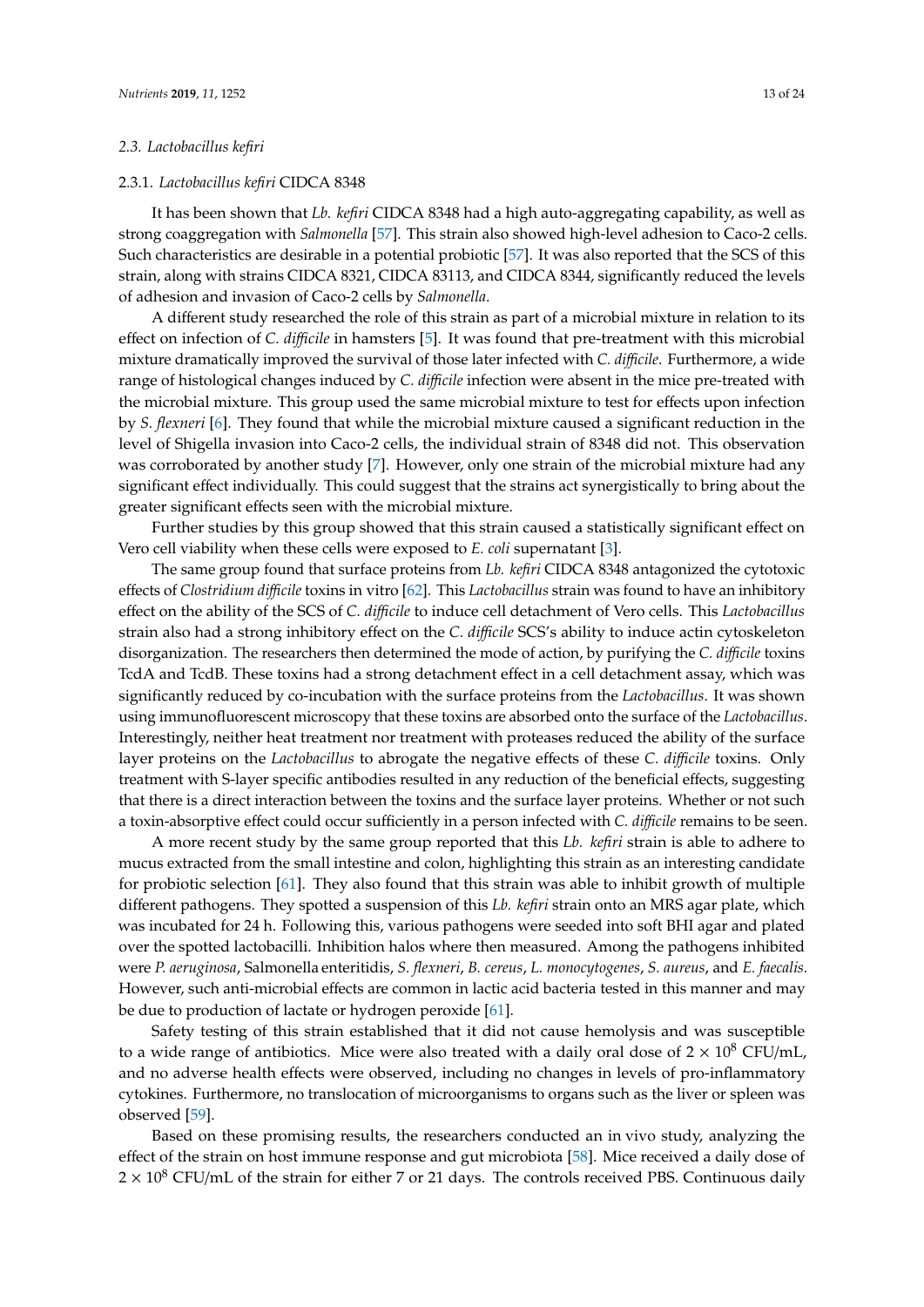administration of the strain resulted in an increase in the levels of IgA in the feces after a period of 14 days. Expression levels of genes for relevant host response proteins were also examined following the administration of the strain. In the ileum, IL-1 $\beta$  and IL-17A expression was downregulated, while IL-10, CXCL-1, and mucin 6 were upregulated. In the colon, mucin 4 was upregulated while IFN- $\gamma$ , GM-CSF, and IL-1β were downregulated. Gene expression was also examined in Peyer's patches (PP) and mesenteric lymph nodes (mLN). In PPs, IL-23, IFN-γ, and IL-6 were downregulated. In mLN, IL-6, IL-23, IL-17A, GM-CSF, and RORγt transcription factor was downregulated, while IL-10 was upregulated [\[58\]](#page-21-23). Ex vivo experiments were conducted to analyze the response of ileum and colon tissue to LPS. LPS stimulated secretion of IL-6 and GM-CSF in these tissues. However, in treated mice, the increase in these secretions was significantly attenuated. Furthermore, treated tissue showed increased levels of secretion of IL-10 in response to LPS when compared to controls [\[58\]](#page-21-23).

The same authors conducted research into the effect of this strain during consumption of a fructose-rich diet (FRD) [\[60\]](#page-21-24). Mice were administered a dose ( $10^8$  CFU/mL) every two days for six weeks. Mice on an FRD receiving this strain had significantly lower body mass compared to those not fed the *Lactobacillus*. This phenomenon was also observed with regard to triglyceride and leptin levels in plasma. Treatment with this strain also led to significantly lower levels of leptin mRNA expression in epidydimal adipose tissue compared to untreated controls. This pattern was also seen with mRNA expression of lipoprotein lipase (LPL) and hormone sensitive lipase (HSL). With regard to inflammation profile, this pattern was also seen with mRNA expression levels of IFN $\gamma$ , IL-1β, and IL-6.

#### 2.3.2. Other *Lactobacillus kefiri* Strains

Pre-treatment of Vero cells with the S-layer proteins of *Lb. kefiri* CIDCA 83111 was reported to have a protective effect against SCS of *C. di*ffi*cile* [\[62\]](#page-22-20). It was also shown to have an inhibitory effect on the growth of a wide range of pathogens (*P. aeruginosa*, Salmonella Enteritidis, *S. flexneri*, *L. monocytogenes*, *B. cereus*, and *S. aureus*) as assayed via a spot agar test [\[59\]](#page-21-22).

*Lb. kefiri* CIDCA 83102 was shown to have a high-level aggregating ability, a desirable characteristic for a potential probiotic [\[52\]](#page-21-25). Co-incubating this strain with *S. enterica* significantly reduced the ability of the latter to infect Caco-2 cells. Pre-treatment of *Salmonella* cells with this *Lb. kefiri* strain also reduced the ability of the pathogen to infect cells, a trait not observed in many of the other strains tested, even amongst those that reduced infection when co-incubated with *S. enterica*. Pre-treatment with this strain also resulted in preservation of cytoskeletal architecture, which was seen to be disrupted when treated with *S. enterica*.

PFT is a natural mixture comprised mainly of freeze-dried *Lb kefiri* P-IF, also including trace amounts of three yeast strains. The authors of this study [\[68\]](#page-22-21) analyzed this kefir product's ability to activate dendritic cells (DC). What is particularly significant about this study is that it utilized donated human blood samples. PFT was found to upregulate the expression of DC surface co-stimulatory and maturation markers CD80, CD86, and HLADR, and these increases were dose dependent. It also induced production of cytokines IL-6, TNF- $\alpha$ , and IL-10 in DCs, with the latter being induced by a lower *Lactobacillus* cell number. Secretions of IFN-γ, TNF-α, and IL-10 were also increased from CD4+T cells. Blood DCs were also assayed, and it was found that their secretion of IL-29 and IFN- $\alpha$  were significantly increased. Blood DCs stimulated with PFT were incubated with CD8+T cells, which caused these T cells to upregulate CD107a and Granzyme-B expression. Both these markers are associated with cytotoxic T cells, which help the eradication of tumor cells and viral infected cells. PFT was further investigated by the authors in relation to its effect on cancer cells [\[67\]](#page-22-22). PFT was found to drastically increase levels of cell death amongst AGS cells (gastric cancer cell line). These cells also displayed morphological apoptotic characteristics. The specificity or biological relevance of this phenomenon is unclear.

*Lb. kefiri* DH5 was reported to have significant cholesterol reducing effects in vitro, and, thus, was selected for an in vivo study [\[70\]](#page-22-23). Mice were administered a dose of  $2 \times 10^8$  CFU of this strain daily for six weeks. At the end of the study, mice on a high-fat diet while being administered this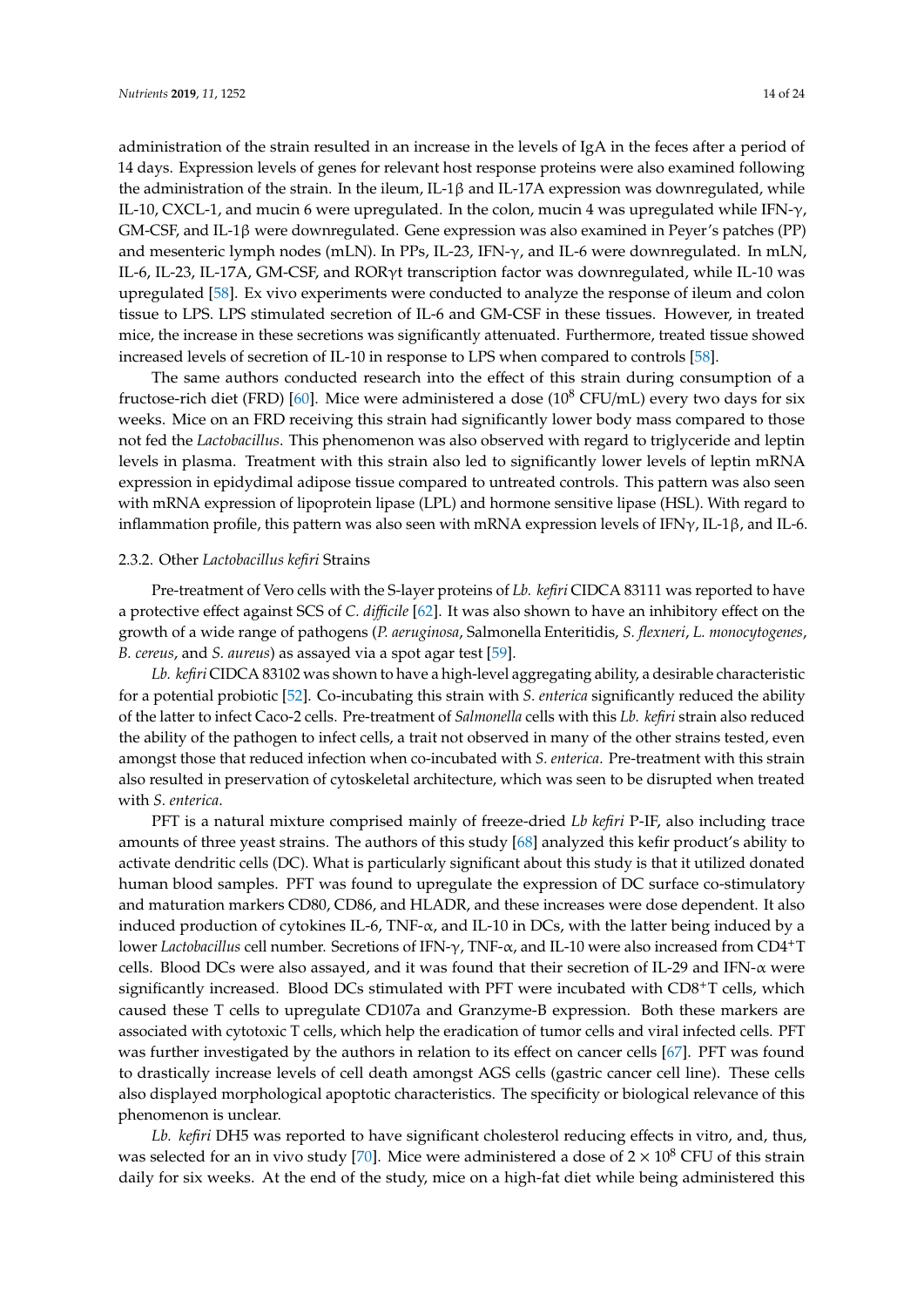strain (HFD-DH5 mice) had a significantly lower body weight compared to mice on a high-fat diet alone. These mice also had lower levels of TGs and LDL-cholesterol in their plasma. Interestingly, even those mice on a normal chow diet had lower levels of TGs if this strain was being administered. Macroscopic visual analysis of the livers of HFD-DH5 mice demonstrated similarity to those of mice on a regular chow diet. Histological analysis of hepatocytes of HFD-DH5 mice revealed similarities to those mice on a regular chow diet, with low levels of lipid droplet accumulation when compared to HFD mice. Adipocytes in HFD-DH5 mice were also significantly smaller than those on the high-fat diet alone. There were also significantly higher expression levels of PPAR-α, FABP4, and CPT1 in adipose tissues in HFD-DH5 mice, genes that are associated with lipid oxidation. This strain's supernatant was also found to inhibit the growth of *Cronobacter sakazakii*, a pathogen with particular risk to infants, in nutrient broth [\[69\]](#page-22-24).

*Lb. kefiri* JCM 5818 showed some ability to reduce the cytotoxic effects of *C. di*ffi*cile* toxins TcdA and TcdB [\[62\]](#page-22-20). It also was reported to have an ability to remove cadmium, a toxic heavy metal, from its surrounding environment. This, in turn, could reduce its cytotoxic effects on cells in the surrounding environmental, such as HepG2 cells [\[63\]](#page-22-25).

*Lb. kefiri* D17 displayed a number of candidate probiotic properties [\[10\]](#page-19-23). While it was not especially adhesive to Caco-2 cells, it showed strong cholesterol assimilation abilities. In an in vivo study, conducted in mice that had been administered  $10^9$  CFU/mL of this strain daily for four weeks, TGs, TC, and LDL-C were all significantly lower in treated mice, while HDL-C was significantly higher. Additionally, liver cholesterol levels were also significantly lower compared to controls. Correspondingly, fecal cholesterol levels were significantly higher.

Finally, pre-treatment of HT-29 cells with *Lb. kefiri* IM002 significantly reduced the secretion of IL-8 caused by *S. enterica* infection [\[71\]](#page-22-26).

### *2.4. Other Lactobacillus Species and Strains*

# 2.4.1. *Lactobacillus acidophilus* Strains

*Lb. acidophilus* CYC 10051 from kefir showed high-level adhesion to Caco-2 cells and was able to inhibit the growth of a wide range of bacteria in a spot agar test [\[46\]](#page-21-8).

*Lb. acidophilus* Z1L showed high auto-aggregation ability, a desirable characteristic for a potential probiotic, while also showing high-level coaggregation with *E. coli* [\[75\]](#page-22-27).

*Lb. acidophilus* LA15 from kefir showed some ability to lower TC, TG, and LDL-C plasma levels in in vivo experiments but did not increase HDL-C. Mice administered this strain also had significantly lower liver cholesterol levels combined with correspondingly higher fecal cholesterol levels [\[10\]](#page-19-23).

In a randomized double-blind placebo-controlled clinical trial, patients suffering from type two diabetes were administered 600 mL/day of kefir (containing unspecified *Lb. acidophilus* and *Lactobacillus casei* strains) for eight weeks. Kefir significantly reduced levels of HbA1C compared to baseline. However, TC, TG, and HDL-C plasma levels did not change [\[73\]](#page-22-28).

## 2.4.2. *Lactobacillus paracasei* Strains

*Lb. paracasei* MRS59 was able to strongly inhibit growth of *E. coli* and *S. aureus* in a spot agar test. It also displayed significant anti-oxidant activity and went on to display significant adhesion to Caco-2 cells, displaying probiotic potential [\[55\]](#page-21-26).

In milk samples inoculated with the kefir isolates *Lb. paracasei* subsp. *paracasei* CHB 2121 and *Lb. casei* NWL63, respectively, viable counts of the pathogen *Mycobacterium bovis* BCG decreased significantly, with no detectable counts recorded after 60 h of milk fermentation [\[53\]](#page-21-27).

*Lb. paracasei* CIDCA 8339 displayed strong adhesion to Caco-2 cells [\[52\]](#page-21-25). It had a strong coaggregation with *S. enterica*, and strongly diminished its invasion capabilities with regard Caco-2 cells when co-incubated with this strain. Similarly, pre-treatment of Caco-2 cells with CIDCA 8339 also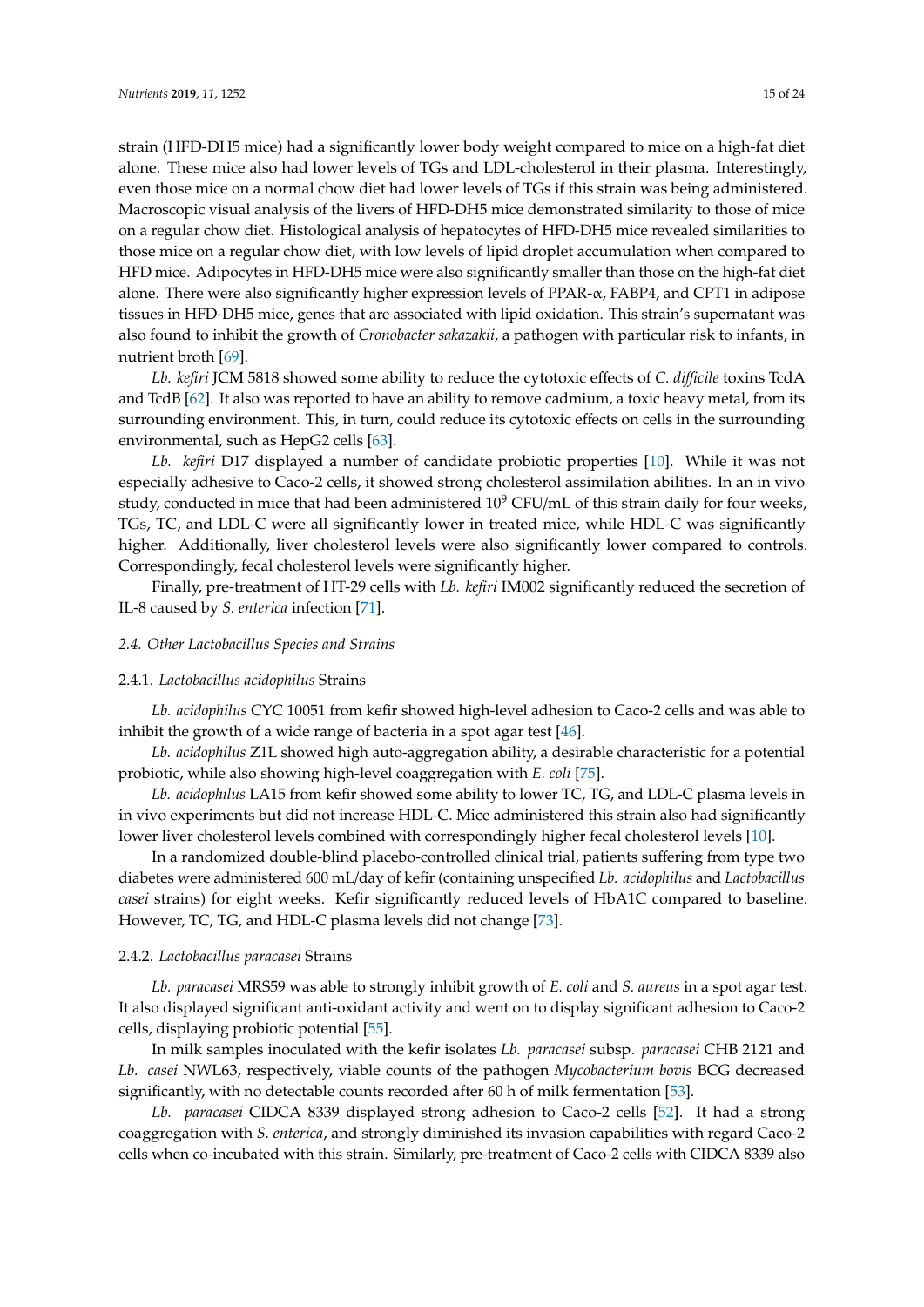diminished *S. enterica's* association and invasion to these cells. Pre-treatment also prevented the F-actin cytoskeleton disorganisation seen in infection of Caco-2 cells by the pathogen.

#### 2.4.3. *Lb. delbrueckii* Strains

*Lb. delbruekii* CYC 10047 from kefir, which exhibited strong adhesion to Caco-2 cells, strongly inhibited *Salmonella typhimurium* attachment to these cells, while also demonstrating significant inhibition of the growth of several pathogenic bacteria in a spot agar test [\[46\]](#page-21-8).

Incubating Hep-2 cells with *Lb. delbrueckii* subsp. *lactis* (strain CIDCA 133) for one hour prior to *E. coli* infection resulted in a minor but significant effect in reducing the amount of *E. coli* adhering to Hep-2 cells [\[9\]](#page-19-16). It also significantly reduced the levels of cell detachment of Hep-2 cells caused by *E. coli* infection. Furthermore, it nearly abolished the F-actin disorganization and abnormal cell morphology caused by *E. coli* infection.

*Lb. delbrueckii* ssp. *bulgaricus* B-30892 was tested for its effect against the cytotoxicity of *C. di*ffi*cile* against Caco-2 cells [\[77\]](#page-22-29). Phase contrast microscopy displayed significantly diminished cytotoxic effects when the cell free supernatant (CFS) of strain B-30892 was co-incubated with CFS of *C. di*ffi*cile* as compare to *C. di*ffi*cile* alone. Immunofluorescent staining of live and dead Caco-2 cells following exposure to the CFS of these strains demonstrated that exposure of *C. di*ffi*cile* killed a vast majority of the cells present, while co-incubation with strain B-30892 lead to an almost complete reverse of this trend. The CFS of this strain also significantly decreased the adhesion of *C. di*ffi*cile* cells to Caco-2 cells.

#### 2.4.4. Others

*Lactobacillus rhamnosus* ATCC 53103 and *Lb. reuteri* ATCC 53609 had a small effect in reducing the viability of *C. difficile* in vitro [\[76\]](#page-22-30).

Furthermore, a mixture of lactic acid bacteria including a *Lb. casei* strain increased NK cell activity, including cytotoxic activity against human colorectal tumor HCT116 cells [\[29\]](#page-20-11).

#### **3. Integrative Analysis and Knowledge Gaps**

A significant proportion of the strains tested and reviewed here were assessed for their ability to adhere to intestinal mucus or human cells, most commonly, but not limited to, Caco-2 cells  $[8-11,14,23,46,52,55,57,61]$  $[8-11,14,23,46,52,55,57,61]$  $[8-11,14,23,46,52,55,57,61]$  $[8-11,14,23,46,52,55,57,61]$  $[8-11,14,23,46,52,55,57,61]$  $[8-11,14,23,46,52,55,57,61]$  $[8-11,14,23,46,52,55,57,61]$  $[8-11,14,23,46,52,55,57,61]$  $[8-11,14,23,46,52,55,57,61]$ . In some cases, these assays were used as an initial screen, leading to strains that did not rate highly by this metric not being investigated further [\[11,](#page-19-24)[52,](#page-21-25)[61\]](#page-21-21). While this may be an important metric, it overlooks the possibility that bacteria may be indirectly attached to the surface of the intestine through interactions with other bacteria [\[84,](#page-23-1)[85\]](#page-23-2), as part of a consortium, which may rate highly in this metric. This is highlighted by one study, in which *Lb. kefiri* D17 exhibited a strong effect on cholesterol levels while not being particularly adhesive to Caco-2 cells [\[10\]](#page-19-23). It also rules out the investigation of bacteria, possibly consumed regularly as part of traditional/non-sterilized foods or harbored in other reservoirs (such as the mouth or stomach), which may have transient but regular physiological effects as they pass through the gastrointestinal tract [\[30\]](#page-20-3). Additionally, such a screening process could tend to select for the strains that act primarily through competitive exclusion, which could lead to an overrepresentation of these strains and this mode of action. Fortunately, this concept was not lost on all authors [\[8\]](#page-19-28). Furthermore, Caco-2 cells lines are particularly prone to spontaneous differentiation through culture techniques [\[86\]](#page-23-3). Given the explosion of the microbiome field over the past 15 years, and especially the last 5 years, it is likely that cultured Caco-2 cell lines in different institutions have significant morphological and functional differences, thus making it difficult to compare adhesion data across labs. Additionally, a number of studies have demonstrated that when Caco-2 cells are cultured, they often exhibit morphological and functional features of enterocytes associated with the small intestine [\[87](#page-23-4)[,88\]](#page-23-5), while host-microbe interactions are located mainly within the large intestine/colon. Thus, this very commonly used model may limit and skew in its representation of intestinal cell phenotype.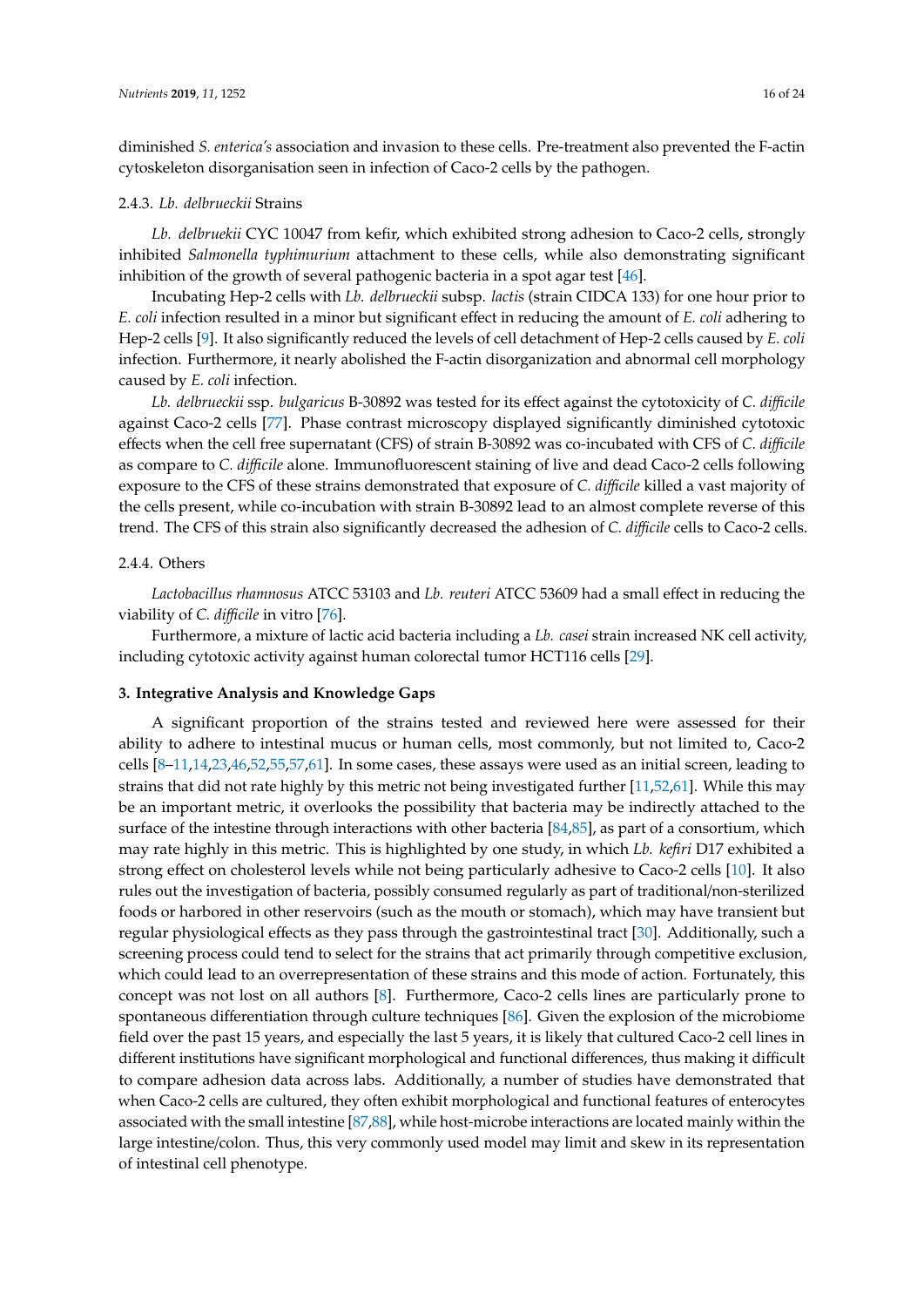#### *3.1. Protection from Pathogens*

Across many of the strains tested, a common characteristic reported was the ability of *Lactobacillus* strains to inhibit the growth and/or toxic effects of a wide variety of pathogenic bacteria [\[3](#page-18-5)[,5](#page-18-4)[–9](#page-19-16)[,23,](#page-19-17)[26,](#page-20-9)[27,](#page-20-10) [31](#page-20-4)[,46](#page-21-8)[,52](#page-21-25)[,55](#page-21-26)[,59](#page-21-22)[,62](#page-22-20)[,76](#page-22-30)[,77\]](#page-22-29). This often occurred concurrently with *Lactobacillus* bacteria pre-treatment of host cells.

It appears that *Lb. plantarum* strains act at least in part by neutralizing the toxins released by pathogenic bacteria [\[3,](#page-18-5)[5\]](#page-18-4). Furthermore, it appears the cell wall of these strains are essential for this "mopping up" function  $[7,9]$  $[7,9]$ . However, there is also evidence that other mechanisms may be at play, as some strains release a molecule that directly targets the pathogenic bacterial cells [\[27\]](#page-20-10), and also prime the immune system to respond faster and stronger to pathogens [\[22,](#page-19-18)[26\]](#page-20-9).

The available evidence suggests that *Lb. kefiranofaciens* strains do not act by sequestering toxins released by pathogens [\[31\]](#page-20-4). More direct mechanisms of action are likely, such as the release of a bactericidal EPS [\[88\]](#page-23-5), or possibly altering gene expression in these pathogens [\[15\]](#page-19-27). Modulation of the immune system to be more responsive to pathogens is also a putative mechanism [\[31\]](#page-20-4).

*Lb. kefiri* strains appear to act, at least in part, through the properties of their cell wall, much like *Lb. plantarum* strains. Studies involving these strains have identified the importance of S-layer proteins in the mechanism of action [\[57\]](#page-21-20), and importantly, in the sequestering of toxins [\[62\]](#page-22-20).

Knowledge gaps could perhaps be narrowed by comparing *Lb. plantarum* and *Lb. kefiri* genomes and identifying common genes for S-layer proteins, which may not be present in other species such as *Lb. kefiranofaciens*, given there was no evidence for this mechanism of action (sequestration of toxins) in this species. However, given these proteins are very diverse, a high degree of variation may be expected [\[89\]](#page-23-6). It is possible that analysis of the sequence of various toxins may give insight into structure of the corresponding S-layer protein that targets them. Interestingly, *Lb. plantarum* and *Lb. kefiranofaciens* strains both showed some evidence of priming the immune system to pathogens, and so may share common genes or sequences that code for proteins that can interact with eukaryotic receptors. However, the specificity of such immune priming by lactobacilli is open to question, and the likelihood of such a response being abrogated by tolerization upon repeated exposure needs to be borne in mind.

# *3.2. Immunomodulation*

Immunomodulation refers to the notion that certain bacteria, usually commensals or food-borne, can alter the activity of the innate immune system in such a way as to promote or inhibit responses to a subsequent challenge. Most of the work on immunomodulation has been completed with *Lb. kefiranofaciens* M1 [\[30,](#page-20-3)[32](#page-20-15)[–34](#page-20-14)[,37\]](#page-20-12), although there is a little information for strains of *Lb. plantarum* [\[23\]](#page-19-17) and *Lb. kefiri* [\[68\]](#page-22-21).

Treatment with the supernatant of *Lb. kefiranofaciens* strain M1 lead to significant upregulation of various pro-inflammatory cytokines in macrophages. It is proposed that this effect acts through a molecule that binds to TLR-2 and that it has a molecular weight larger than 30 kDa. It is also ruled out that the effector macromolecule is peptidoglycan, which was not detectable in the supernatant. Temperature-dependent decreases in cytokine production suggest that the protein is not heat stable or that the cells need to be living to elicit their effects (i.e., it is likely the cell wall is not involved) [\[37\]](#page-20-12).

Later research found that a number of genes for increased immune response, inflammation, and cell adhesion were upregulated by this strain, and other genes involved in the classic complement system and the lectin-induced pathway were downregulated. Together, this fits in with the change in cytokine levels, and suggests alteration to the Th1/Th2 balance in the favor of Th1 cells [\[33](#page-20-13)[,34\]](#page-20-14), which corroborates with decreased allergic responses and lower IgE levels. Additionally, while increased Th1 activation is generally associated with an increased antimicrobial response, genes involved in the classic complement system and lectin-induced pathway were downregulated. However, these pathways are innate and not specific. Downregulation suggests these bacteria have the ability to communicate with the human immune system in such a fashion so as to promote their colonization/tolerance. This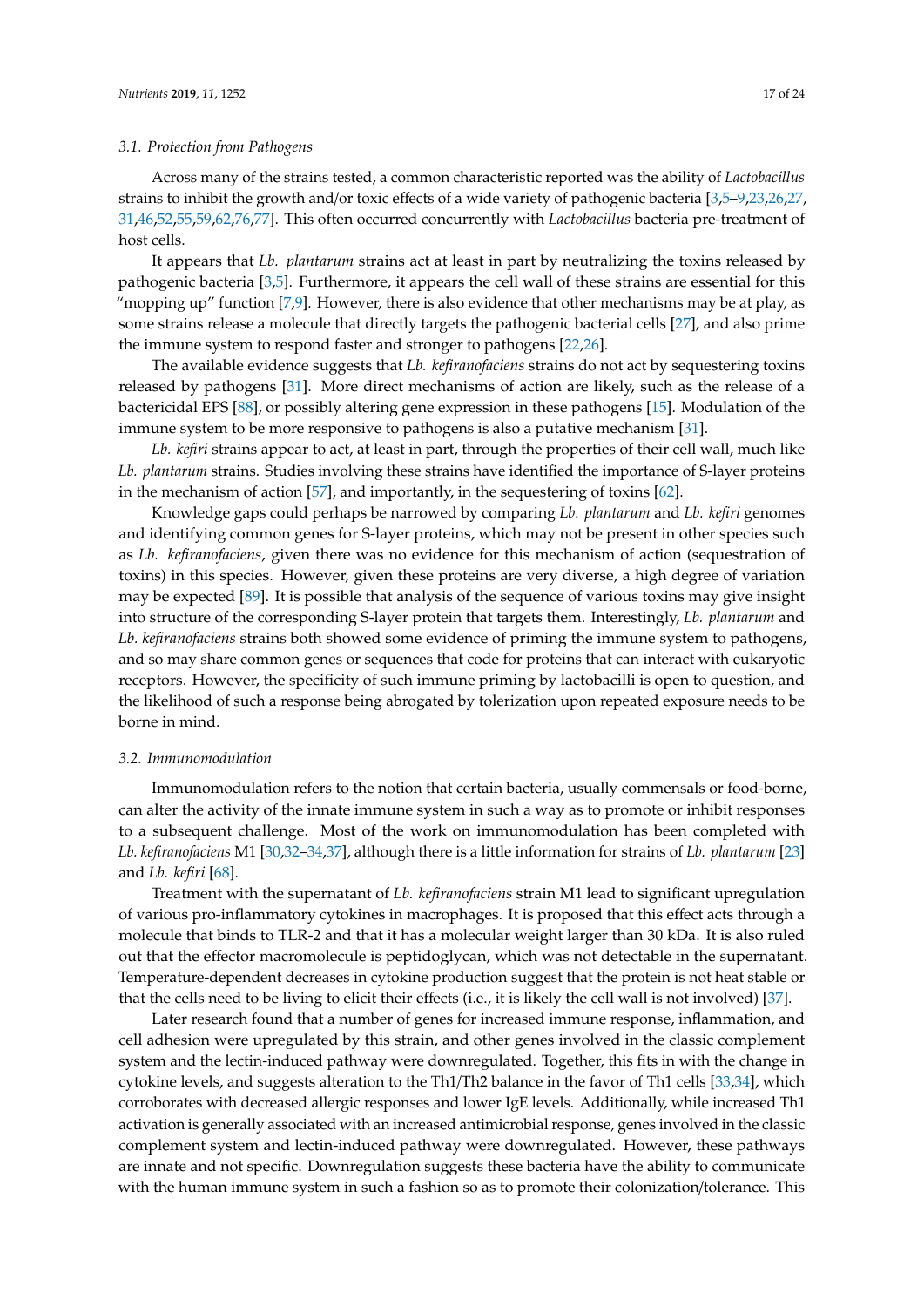may be a feature of the putative mechanism by which certain bacteria are tolerated in early life and become part of the stable microbiome for the majority of the lifespan, especially considering the human adaptive immune system does not fully mature until 2–3 years post-birth. Considering that these are the years in which tolerance is built, bacteria that can avoid activating the innate immune system (the main component of the immune active during these years) are more likely to elicit tolerance and long-term colonization. Bacteria that are able to do this and also upregulate Th1 activity later in life would benefit from the immune system being active and more robust against *other* bacteria, once again consolidating their niche in the gut.

This strain also acted through TLR-2 to ease symptoms of DSS-induced colitis. Interestingly, under these circumstances, *Lb. kefiranofaciens* M1 decreased pro-inflammatory cytokines, suggesting that it may depend on environmental conditions such as the type of immune response this strain may elicit from host cells [\[32\]](#page-20-15). However, it is perhaps more likely that this strain acts through a strengthening of the epithelial barrier through TLR-2 activation, leading to overall reduced inflammation.

It is possible the increase in pro-inflammatory cytokines associated with lactobacilli is due to priming the immune system to potential pathogens, keeping it in a state of heightened responsiveness. This is best illustrated in a study by Fuentes et al. wherein mice whose immune system was compromised had a proliferation of segmented filamentous bacteria in their gut. However, this proliferation was abolished by treatment with *Lb. plantarum* C4 [\[24\]](#page-20-8). This strain also increased levels of splenocytes in these mice [\[23\]](#page-19-17). This theory is further supported by increased TLR immune response to TLR agonists in mice treated with M1 [\[30\]](#page-20-3).

Immunomodulation properties are also, in some cases, anti-carcinogenic. Several strains have been associated with such anti-carcinogenic properties [\[29](#page-20-11)[,67](#page-22-22)[,68\]](#page-22-21). Unspecified *Lb. plantarum* and *Lb. casei* strains were found to upregulate cytotoxicity of NK cells against various cancer cell lines [\[29\]](#page-20-11). *Lb. kefiri* P-IF was also found to increase levels of cell death amongst gastric cancer cells [\[67\]](#page-22-22). The increase of co-stimulatory markers detected on DCs treated with this strain may be a putative mechanism of action, making detection of cancer cells more likely [\[68\]](#page-22-21). Additionally, these DCs, when incubated with CD8+T cells, upregulated CD107a and granzyme-B expression, markers of cytotoxic T cell activity.

#### *3.3. Reduction of Cholesterol Levels*

Multiple studies demonstrated the ability of lactobacilli to either reduce levels of cholesterol circulating in the plasma, levels of cholesterol in the liver, and/or increase levels excreted, mostly in response to treatment with *Lb. plantarum* strains [\[10](#page-19-23)[,11](#page-19-24)[,14](#page-19-25)[,20\]](#page-19-19), but also one *Lb. kefiri* strain [\[70\]](#page-22-23). This reinforced the theory of the significant role the microbiota plays in cholesterol removal, although some of these effects are indirect, mediated by microbial modulation of bile metabolism, which impacts on liver metabolism [\[90\]](#page-23-7). Furthermore, it appears that treatment with these bacteria leads to significantly lowered levels of LDL cholesterol, the type more so associated with heart disease. In some studies, HDL cholesterol, traditionally seen as the "good" cholesterol, was unaltered, while LDL was significantly reduced [\[10](#page-19-23)[,11](#page-19-24)[,14](#page-19-25)[,70\]](#page-22-23). Lactobacilli also significantly reduced levels of TG in many of these studies. This has been further correlated with a significant decrease in levels of atherosclerotic lesions found in the aorta of rabbits fed a high-cholesterol diet supplemented with lactobacilli [\[44\]](#page-21-18). However, the mechanisms behind these common characteristics was not investigated. Thus, functional genomic studies should be undertaken of strains with and without these characteristics.

# *3.4. Antioxidative E*ff*ects*

Several studies reported that *Lb. plantarum* had modest antioxidative effects, appearing to upregulate activity of several enzymes catalyizng free radicals [\[18](#page-19-21)[,19\]](#page-19-20). It is thought that these effects may be due, at least in part, to the high scavenging ability of the EPS of these bacteria [\[13\]](#page-19-26).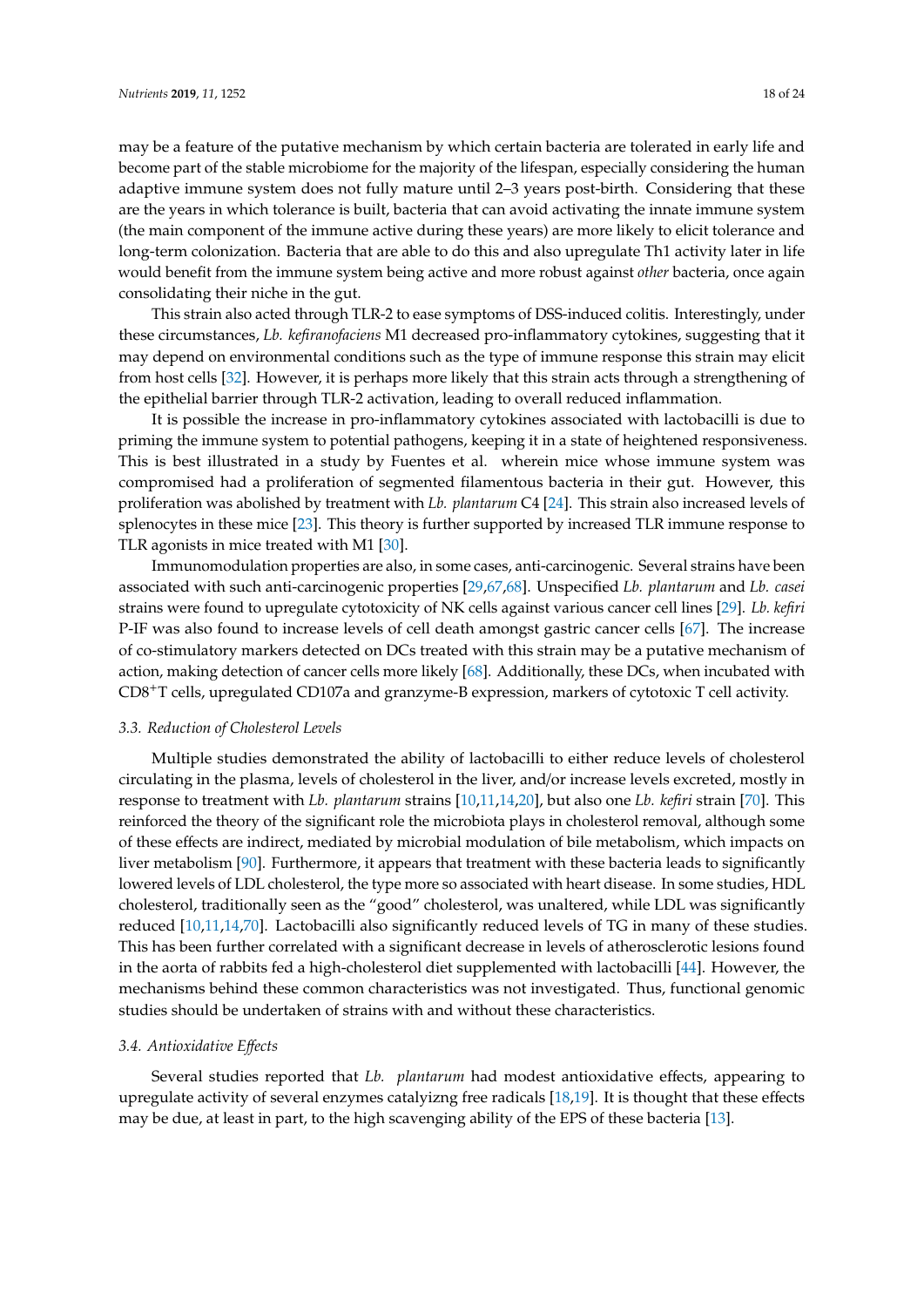# **4. Conclusions**

Kefir has been associated with health benefits for decades. Now, there is clear scientific evidence emerging as to which microbes are responsible for individual effects. Lactobacilli are particularly characterized in this regard, being associated with protection from pathogenic bacteria, modulation of the immune system to potentially reduced risk of allergies and cancer, reduction of radical oxidative species and cholesterol levels, and potentially benefiting in diabetes. However, there are major deficiencies in understanding of the mechanisms behind these reported effects, and how many of these reported benefits translate from in vitro and pre-clinical models to human consumers. A far greater level of knowledge into the mechanisms, which may underpin these claimed benefits, is required. Comparative genomic studies of phenotypically well characterized kefir strains would be of additional benefit in this context, and relatively easy to carry out considering the explosion of high-throughput sequencing technology in recent years. Identification of key genes involved in health benefits would be a major step forward in exploiting kefir lactobacilli. While it is acknowledged that the study of individual strains outside of their natural microbial consortia imposes certain significant limitations, it seems pertinent from the literature that the significant variation in effect, even between strains of the same species, warrants further study. Certainly, beneficial effects appear synergistic when considering multi-species models of kefir compared to single strain or lower number models. However, single strain models can help identify the primary source of such effects, upon which other species may contribute to in a secondary, albeit significant, fashion. Furthermore, there would be great difficulty in attempting to tease out individual effects with full kefir on an in vivo scale. Additionally, considering the fact that the construction of an artificial kefir grain is a significant goal of the dairy industry, the knowledge afforded by such studies may one day become particularly relevant regarding the choice of strains to be included in such grains, perhaps eventually allowing relatively targeted consortia for particular functional properties. Given the mooted paradigm shift towards personalized medicine, such studies are likely to grow in importance.

<span id="page-18-3"></span><span id="page-18-2"></span>**Author Contributions:** Conceptualization, C.S., P.W.O.; writing—original draft preparation, C.S.; writing—review and editing, C.S., P.D.C., P.W.O.; supervision, P.W.O.

**Funding:** Work in PWOTs laboratory is supported by grants from Science Foundation Ireland to APC Microbiome Ireland, and from the (Govt. Ireland) Department of Agriculture, Food and Marine FIRM scheme. Work in PCs laboratory is supported by grants from Science Foundation Ireland to APC Microbiome Ireland and Vistamilk, from the (Govt. Ireland) Department of Agriculture, Food and Marine FIRM scheme, Enterprise Ireland and by the EU (MASTER; an Innovation Action funded by the European Commission under the Horizon 2020 Programme under grant number 818368).

**Conflicts of Interest:** The authors declare no conflict of interest.

# **References**

- <span id="page-18-0"></span>1. Dobson, A.; O'Sullivan, O.; Cotter, P.D.; Ross, P.; Hill, C. High-throughput sequence-based analysis of the bacterial composition of kefir and an associated kefir grain. *FEMS Microbiol. Lett.* **2011**, *320*, 56–62. [\[CrossRef\]](http://dx.doi.org/10.1111/j.1574-6968.2011.02290.x)
- <span id="page-18-1"></span>2. Salvetti, E.; Harris, M.B.H.; Felis, G.; O'Toole, P.W. Comparative genomics reveals robust phylogroups in the genus lactobacillus as the basis for reclassification. *Appl. Environ. Microbiol.* **2018**. [\[CrossRef\]](http://dx.doi.org/10.1128/AEM.00993-18)
- <span id="page-18-5"></span>3. Kakisu, E.; Abraham, A.G.; Farinati, C.T.; Ibarra, C.; De Antoni, G.L. Lactobacillus plantarum isolated from kefir protects vero cells from cytotoxicity by type-ii shiga toxin from escherichia coli o157:H7. *J. Dairy Res.* **2013**, *80*, 64–71. [\[CrossRef\]](http://dx.doi.org/10.1017/S0022029912000659)
- 4. Bolla, P.A.; Serradell Mde, L.; de Urraza, P.J.; De Antoni, G.L. Effect of freeze-drying on viability and in vitro probiotic properties of a mixture of lactic acid bacteria and yeasts isolated from kefir. *J. Dairy Res.* **2011**, *78*, 15–22. [\[CrossRef\]](http://dx.doi.org/10.1017/S0022029910000610)
- <span id="page-18-4"></span>5. Bolla, P.A.; Carasi, P.; Bolla Mde, L.; De Antoni, G.L.; Serradell Mde, L. Protective effect of a mixture of kefir-isolated lactic acid bacteria and yeasts in a hamster model of clostridium difficile infection. *Anaerobe* **2013**, *21*, 28–33. [\[CrossRef\]](http://dx.doi.org/10.1016/j.anaerobe.2013.03.010)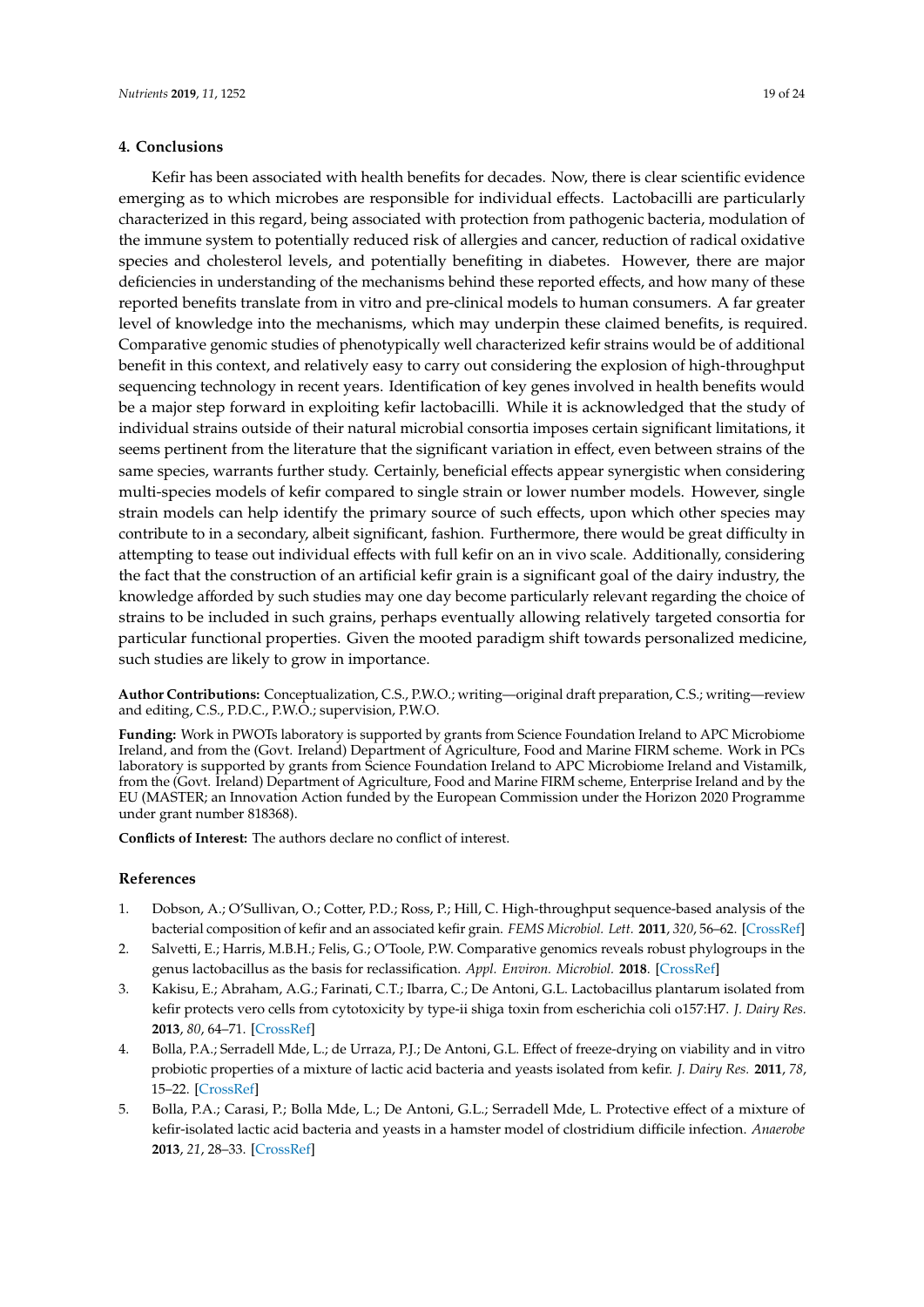- <span id="page-19-14"></span><span id="page-19-13"></span><span id="page-19-5"></span><span id="page-19-4"></span><span id="page-19-3"></span><span id="page-19-2"></span><span id="page-19-1"></span><span id="page-19-0"></span>6. Bolla, P.A.; Abraham, A.G.; Perez, P.F.; de Los Angeles Serradell, M. Kefir-isolated bacteria and yeasts inhibit shigella flexneri invasion and modulate pro-inflammatory response on intestinal epithelial cells. *Benef. Microbes* **2016**, *7*, 103–110. [\[CrossRef\]](http://dx.doi.org/10.3920/BM2015.0061)
- <span id="page-19-15"></span><span id="page-19-6"></span>7. Kakisu, E.; Bolla, P.; Abraham, A.G.; de Urraza, P.; De Antoni, G.L. Lactobacillus plantarum isolated from kefir: Protection of cultured hep-2 cells against shigella invasion. *Int. Dairy J.* **2013**, *33*, 22–26. [\[CrossRef\]](http://dx.doi.org/10.1016/j.idairyj.2013.06.004)
- <span id="page-19-28"></span><span id="page-19-7"></span>8. Golowczyc, M.A.; Gugliada, M.J.; Hollmann, A.; Delfederico, L.; Garrote, G.L.; Abraham, A.G.; Semorile, L.; De Antoni, G. Characterization of homofermentative lactobacilli isolated from kefir grains: Potential use as probiotic. *J. Dairy Res.* **2008**, *75*, 211–217. [\[CrossRef\]](http://dx.doi.org/10.1017/S0022029908003117) [\[PubMed\]](http://www.ncbi.nlm.nih.gov/pubmed/18474139)
- <span id="page-19-16"></span><span id="page-19-8"></span>9. Hugo, A.A.; Kakisu, E.; De Antoni, G.L.; Perez, P.F. Lactobacilli antagonize biological effects of enterohaemorrhagic escherichia coli in vitro. *Lett. Appl. Microbiol.* **2008**, *46*, 613–619. [\[CrossRef\]](http://dx.doi.org/10.1111/j.1472-765X.2008.02363.x) [\[PubMed\]](http://www.ncbi.nlm.nih.gov/pubmed/18422938)
- <span id="page-19-23"></span><span id="page-19-9"></span>10. Zheng, Y.; Lu, Y.; Wang, J.; Yang, L.; Pan, C.; Huang, Y. Probiotic properties of lactobacillus strains isolated from tibetan kefir grains. *PLoS ONE* **2013**, *8*, e69868. [\[CrossRef\]](http://dx.doi.org/10.1371/journal.pone.0069868) [\[PubMed\]](http://www.ncbi.nlm.nih.gov/pubmed/23894554)
- <span id="page-19-24"></span>11. Huang, Y.; Wu, F.; Wang, X.; Sui, Y.; Yang, L.; Wang, J. Characterization of lactobacillus plantarum lp27 isolated from tibetan kefir grains: A potential probiotic bacterium with cholesterol-lowering effects. *J. Dairy Sci.* **2013**, *96*, 2816–2825. [\[CrossRef\]](http://dx.doi.org/10.3168/jds.2012-6371) [\[PubMed\]](http://www.ncbi.nlm.nih.gov/pubmed/23498003)
- 12. Wang, J.; Zhao, X.; Tian, Z.; Yang, Y.; Yang, Z. Characterization of an exopolysaccharide produced by lactobacillus plantarum yw11 isolated from tibet kefir. *Carbohydr. Polym.* **2015**, *125*, 16–25. [\[CrossRef\]](http://dx.doi.org/10.1016/j.carbpol.2015.03.003) [\[PubMed\]](http://www.ncbi.nlm.nih.gov/pubmed/25857955)
- <span id="page-19-26"></span><span id="page-19-10"></span>13. Zhang, J.; Zhao, X.; Jiang, Y.; Zhao, W.; Guo, T.; Cao, Y.; Teng, J.; Hao, X.; Zhao, J.; Yang, Z. Antioxidant status and gut microbiota change in an aging mouse model as influenced by exopolysaccharide produced by lactobacillus plantarum yw11 isolated from tibetan kefir. *J. Dairy Sci.* **2017**, *100*, 6025–6041. [\[CrossRef\]](http://dx.doi.org/10.3168/jds.2016-12480) [\[PubMed\]](http://www.ncbi.nlm.nih.gov/pubmed/28551178)
- <span id="page-19-25"></span><span id="page-19-11"></span>14. Huang, Y.; Wang, X.; Wang, J.; Wu, F.; Sui, Y.; Yang, L.; Wang, Z. Lactobacillus plantarum strains as potential probiotic cultures with cholesterol-lowering activity. *J. Dairy Sci.* **2013**, *96*, 2746–2753. [\[CrossRef\]](http://dx.doi.org/10.3168/jds.2012-6123)
- <span id="page-19-27"></span><span id="page-19-12"></span>15. Jeong, D.; Kim, D.H.; Song, K.Y.; Seo, K.H. Antimicrobial and anti-biofilm activities of lactobacillus kefiranofaciens dd2 against oral pathogens. *J. Oral Microbiol.* **2018**, *10*, 1472985. [\[CrossRef\]](http://dx.doi.org/10.1080/20002297.2018.1472985) [\[PubMed\]](http://www.ncbi.nlm.nih.gov/pubmed/29868163)
- 16. Jiang, Y.; Zhang, J.; Zhao, X.; Zhao, W.; Yu, Z.; Chen, C.; Yang, Z. Complete genome sequencing of exopolysaccharide-producing lactobacillus plantarum k25 provides genetic evidence for the probiotic functionality and cold endurance capacity of the strain. *Biosci. Biotechnol. Biochem.* **2018**, *82*, 1225–1233. [\[CrossRef\]](http://dx.doi.org/10.1080/09168451.2018.1453293) [\[PubMed\]](http://www.ncbi.nlm.nih.gov/pubmed/29564960)
- <span id="page-19-22"></span>17. Tang, W.; Li, C.; He, Z.; Pan, F.; Pan, S.; Wang, Y. Probiotic properties and cellular antioxidant activity of lactobacillus plantarum ma2 isolated from tibetan kefir grains. *Probiotics Antimicrob. Proteins* **2018**, *10*, 523–533. [\[CrossRef\]](http://dx.doi.org/10.1007/s12602-017-9349-8)
- <span id="page-19-21"></span>18. Tang, W.; Xing, Z.; Li, C.; Wang, J.; Wang, Y. Molecular mechanisms and in vitro antioxidant effects of lactobacillus plantarum ma2. *Food Chem.* **2017**, *221*, 1642–1649. [\[CrossRef\]](http://dx.doi.org/10.1016/j.foodchem.2016.10.124)
- <span id="page-19-20"></span>19. Tang, W.; Xing, Z.; Hu, W.; Li, C.; Wang, J.; Wang, Y. Antioxidative effects in vivo and colonization of lactobacillus plantarum ma2 in the murine intestinal tract. *Appl. Microbiol. Biotechnol.* **2016**, *100*, 7193–7202. [\[CrossRef\]](http://dx.doi.org/10.1007/s00253-016-7581-x)
- <span id="page-19-19"></span>20. Wang, Y.; Xu, N.; Xi, A.; Ahmed, Z.; Zhang, B.; Bai, X. Effects of lactobacillus plantarum ma2 isolated from tibet kefir on lipid metabolism and intestinal microflora of rats fed on high-cholesterol diet. *Appl. Microbiol. Biotechnol.* **2009**, *84*, 341–347. [\[CrossRef\]](http://dx.doi.org/10.1007/s00253-009-2012-x)
- 21. Gangoiti, M.V.; Puertas, A.I.; Hamet, M.F.; Peruzzo, P.J.; Llamas, M.G.; Medrano, M.; Prieto, A.; Duenas, M.T.; Abraham, A.G. Lactobacillus plantarum cidca 8327: An alpha-glucan producing-strain isolated from kefir grains. *Carbohydr. Polym.* **2017**, *170*, 52–59. [\[CrossRef\]](http://dx.doi.org/10.1016/j.carbpol.2017.04.053) [\[PubMed\]](http://www.ncbi.nlm.nih.gov/pubmed/28522003)
- <span id="page-19-18"></span>22. De Montijo-Prieto, S.; Moreno, E.; Bergillos-Meca, T.; Lasserrot, A.; Ruiz-Lopez, M.D.; Ruiz-Bravo, A.; Jimenez-Valera, M. A lactobacillus plantarum strain isolated from kefir protects against intestinal infection with yersinia enterocolitica o9 and modulates immunity in mice. *Res. Microbiol.* **2015**, *166*, 626–632. [\[CrossRef\]](http://dx.doi.org/10.1016/j.resmic.2015.07.010) [\[PubMed\]](http://www.ncbi.nlm.nih.gov/pubmed/26272025)
- <span id="page-19-17"></span>23. Bujalance, C.; Moreno, E.; Jimenez-Valera, M.; Ruiz-Bravo, A. A probiotic strain of lactobacillus plantarum stimulates lymphocyte responses in immunologically intact and immunocompromised mice. *Int. J. Food Microbiol.* **2007**, *113*, 28–34. [\[CrossRef\]](http://dx.doi.org/10.1016/j.ijfoodmicro.2006.07.014)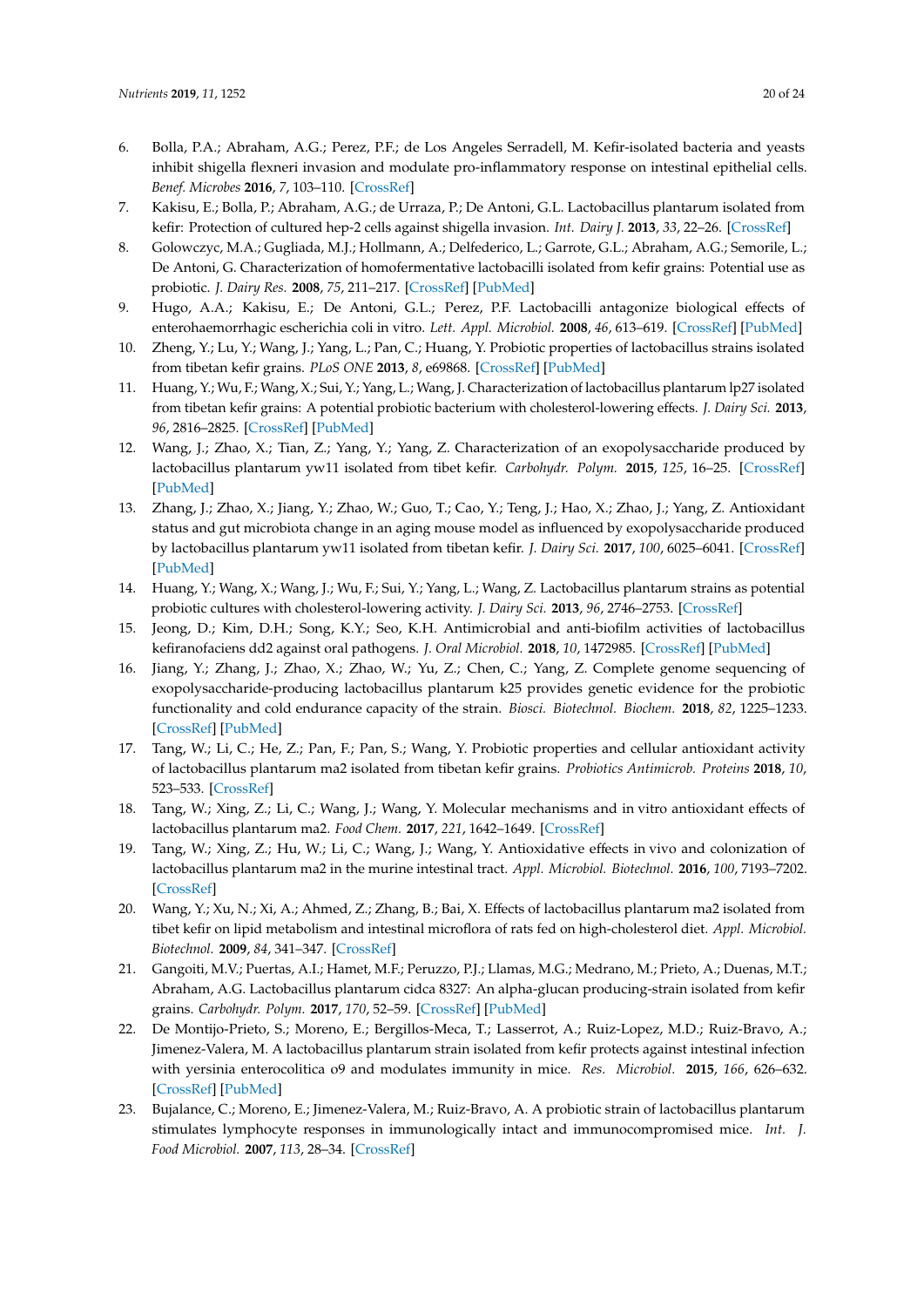- <span id="page-20-8"></span><span id="page-20-2"></span><span id="page-20-1"></span><span id="page-20-0"></span>24. Fuentes, S.; Egert, M.; Jimenez-Valera, M.; Monteoliva-Sanchez, M.; Ruiz-Bravo, A.; Smidt, H. A strain of lactobacillus plantarum affects segmented filamentous bacteria in the intestine of immunosuppressed mice. *FEMS Microbiol. Ecol.* **2008**, *63*, 65–72. [\[CrossRef\]](http://dx.doi.org/10.1111/j.1574-6941.2007.00411.x)
- 25. Fuentes, S.; Egert, M.; Jimenez-Valera, M.; Ramos-Cormenzana, A.; Ruiz-Bravo, A.; Smidt, H.; Monteoliva-Sanchez, M. Administration of lactobacillus casei and lactobacillus plantarum affects the diversity of murine intestinal lactobacilli, but not the overall bacterial community structure. *Res. Microbiol.* **2008**, *159*, 237–243. [\[CrossRef\]](http://dx.doi.org/10.1016/j.resmic.2008.02.005) [\[PubMed\]](http://www.ncbi.nlm.nih.gov/pubmed/18439805)
- <span id="page-20-9"></span>26. Puertollano, E.; Puertollano, M.A.; Cruz-Chamorro, L.; Alvarez de Cienfuegos, G.; Ruiz-Bravo, A.; de Pablo, M.A. Orally administered lactobacillus plantarum reduces pro-inflammatory interleukin secretion in sera from listeria monocytogenes infected mice. *Br. J. Nutr.* **2008**, *99*, 819–825. [\[CrossRef\]](http://dx.doi.org/10.1017/S0007114507832533) [\[PubMed\]](http://www.ncbi.nlm.nih.gov/pubmed/17894920)
- <span id="page-20-10"></span>27. Puertollano, E.; Puertollano, M.A.; Cruz-Chamorro, L.; de Cienfuegos, G.A.; Ruiz-Bravo, A.; de Pablo, M.A. Effects of concentrated supernatants recovered from lactobacillus plantarum on escherichia coli growth and on the viability of a human promyelocytic cell line. *J. Appl. Microbiol.* **2009**, *106*, 1194–1203. [\[CrossRef\]](http://dx.doi.org/10.1111/j.1365-2672.2008.04086.x) [\[PubMed\]](http://www.ncbi.nlm.nih.gov/pubmed/19187147)
- 28. Bergillos-Meca, T.; Costabile, A.; Walton, G.; Moreno-Montoro, M.; Ruiz-Bravo, A.; Ruiz-López, M.D. In vitro evaluation of the fermentation properties and potential probiotic activity of lactobacillus plantarum c4 in batch culture systems. *LWT-Food Sci. Technol.* **2015**, *60*, 420–426. [\[CrossRef\]](http://dx.doi.org/10.1016/j.lwt.2014.08.006)
- <span id="page-20-11"></span>29. Yamane, T.; Sakamoto, T.; Nakagaki, T.; Nakano, Y. Lactic acid bacteria from kefir increase cytotoxicity of natural killer cells to tumor cells. *Foods* **2018**, *7*, 48. [\[CrossRef\]](http://dx.doi.org/10.3390/foods7040048)
- <span id="page-20-3"></span>30. Chen, Y.P.; Chen, M.J. Effects of lactobacillus kefiranofaciens m1 isolated from kefir grains on germ-free mice. *PLoS ONE* **2013**, *8*, e78789. [\[CrossRef\]](http://dx.doi.org/10.1371/journal.pone.0078789)
- <span id="page-20-5"></span><span id="page-20-4"></span>31. Chen, Y.P.; Lee, T.Y.; Hong, W.S.; Hsieh, H.H.; Chen, M.J. Effects of lactobacillus kefiranofaciens m1 isolated from kefir grains on enterohemorrhagic escherichia coli infection using mouse and intestinal cell models. *J. Dairy Sci.* **2013**, *96*, 7467–7477. [\[CrossRef\]](http://dx.doi.org/10.3168/jds.2013-7015)
- <span id="page-20-15"></span><span id="page-20-6"></span>32. Chen, Y.P.; Hsiao, P.J.; Hong, W.S.; Dai, T.Y.; Chen, M.J. Lactobacillus kefiranofaciens m1 isolated from milk kefir grains ameliorates experimental colitis in vitro and in vivo. *J. Dairy Sci.* **2012**, *95*, 63–74. [\[CrossRef\]](http://dx.doi.org/10.3168/jds.2011-4696) [\[PubMed\]](http://www.ncbi.nlm.nih.gov/pubmed/22192184)
- <span id="page-20-13"></span>33. Hong, W.S.; Chen, Y.P.; Chen, M.J. The antiallergic effect of kefir lactobacilli. *J. Food Sci.* **2010**, *75*, H244–H253. [\[CrossRef\]](http://dx.doi.org/10.1111/j.1750-3841.2010.01787.x)
- <span id="page-20-14"></span>34. Hong, W.S.; Chen, Y.P.; Dai, T.Y.; Huang, I.N.; Chen, M.J. Effect of heat-inactivated kefir-isolated lactobacillus kefiranofaciens m1 on preventing an allergic airway response in mice. *J. Agric. Food Chem.* **2011**, *59*, 9022–9031. [\[CrossRef\]](http://dx.doi.org/10.1021/jf201913x)
- <span id="page-20-16"></span><span id="page-20-7"></span>35. Owaga, E.E.; Chen, M.J.; Chen, W.Y.; Chen, C.W.; Hsieh, R.H. Oral toxicity evaluation of kefir-isolated lactobacillus kefiranofaciens m1 in sprague-dawley rats. *Food Chem. Toxicol.* **2014**, *70*, 157–162. [\[CrossRef\]](http://dx.doi.org/10.1016/j.fct.2014.05.005) [\[PubMed\]](http://www.ncbi.nlm.nih.gov/pubmed/24842838)
- 36. Chen, M.J.; Tang, H.Y.; Chiang, M.L. Effects of heat, cold, acid and bile salt adaptations on the stress tolerance and protein expression of kefir-isolated probiotic lactobacillus kefiranofaciens m1. *Food Microbiol.* **2017**, *66*, 20–27. [\[CrossRef\]](http://dx.doi.org/10.1016/j.fm.2017.03.020)
- <span id="page-20-12"></span>37. Hong, W.-S.; Chen, H.-C.; Chen, Y.-P.; Chen, M.-J. Effects of kefir supernatant and lactic acid bacteria isolated from kefir grain on cytokine production by macrophage. *Int. Dairy J.* **2009**, *19*, 244–251. [\[CrossRef\]](http://dx.doi.org/10.1016/j.idairyj.2008.10.010)
- 38. Vardjan, T.; Mohar Lorbeg, P.; Rogelj, I.; Canzek Majhenic, A. Characterization and stability of lactobacilli and yeast microbiota in kefir grains. *J. Dairy Sci.* **2013**, *96*, 2729–2736. [\[CrossRef\]](http://dx.doi.org/10.3168/jds.2012-5829)
- 39. Wang, S.Y.; Chen, K.N.; Lo, Y.M.; Chiang, M.L.; Chen, H.C.; Liu, J.R.; Chen, M.J. Investigation of microorganisms involved in biosynthesis of the kefir grain. *Food Microbiol.* **2012**, *32*, 274–285. [\[CrossRef\]](http://dx.doi.org/10.1016/j.fm.2012.07.001)
- 40. Garofalo, C.; Osimani, A.; Milanovic, V.; Aquilanti, L.; De Filippis, F.; Stellato, G.; Di Mauro, S.; Turchetti, B.; Buzzini, P.; Ercolini, D.; et al. Bacteria and yeast microbiota in milk kefir grains from different italian regions. *Food Microbiol.* **2015**, *49*, 123–133. [\[CrossRef\]](http://dx.doi.org/10.1016/j.fm.2015.01.017)
- 41. Wang, X.; Xiao, J.; Jia, Y.; Pan, Y.; Wang, Y. Lactobacillus kefiranofaciens, the sole dominant and stable bacterial species, exhibits distinct morphotypes upon colonization in tibetan kefir grains. *Heliyon* **2018**, *4*, e00649. [\[CrossRef\]](http://dx.doi.org/10.1016/j.heliyon.2018.e00649) [\[PubMed\]](http://www.ncbi.nlm.nih.gov/pubmed/30009271)
- 42. Korsak, N.; Taminiau, B.; Leclercq, M.; Nezer, C.; Crevecoeur, S.; Ferauche, C.; Detry, E.; Delcenserie, V.; Daube, G. Short communication: Evaluation of the microbiota of kefir samples using metagenetic analysis targeting the 16s and 26s ribosomal DNA fragments. *J. Dairy Sci.* **2015**, *98*, 3684–3689. [\[CrossRef\]](http://dx.doi.org/10.3168/jds.2014-9065) [\[PubMed\]](http://www.ncbi.nlm.nih.gov/pubmed/25828663)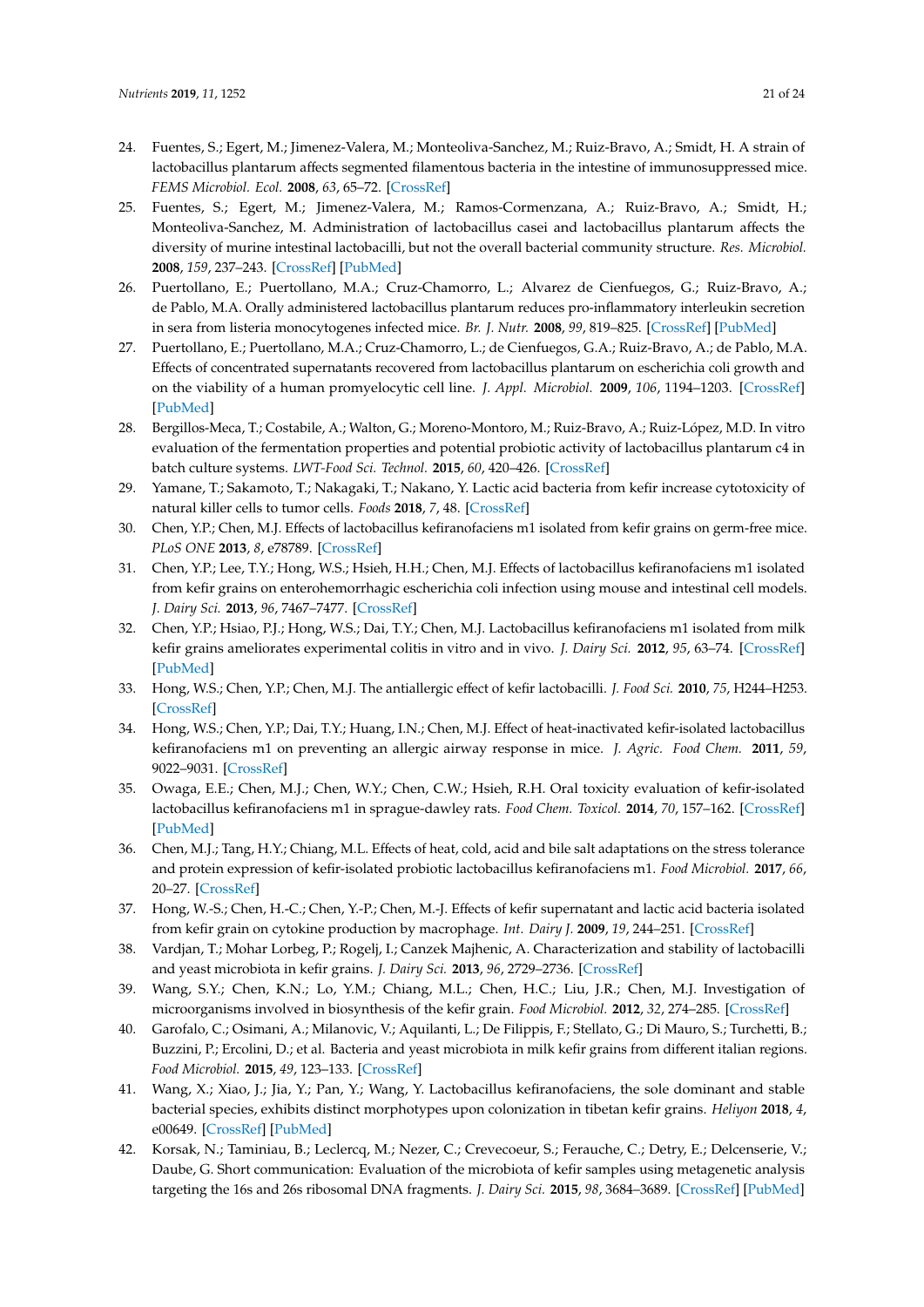- <span id="page-21-19"></span><span id="page-21-6"></span><span id="page-21-5"></span><span id="page-21-4"></span><span id="page-21-3"></span><span id="page-21-2"></span><span id="page-21-1"></span><span id="page-21-0"></span>43. Furuno, T.; Nakanishi, M. Kefiran suppresses antigen-induced mast cell activation. *Biol. Pharm. Bull.* **2012**, *35*, 178–183. [\[CrossRef\]](http://dx.doi.org/10.1248/bpb.35.178) [\[PubMed\]](http://www.ncbi.nlm.nih.gov/pubmed/22293347)
- <span id="page-21-18"></span><span id="page-21-7"></span>44. Uchida, M.; Ishii, I.; Inoue, C.; Akisato, Y.; Watanabe, K.; Hosoyama, S.; Toida, T.; Ariyoshi, N.; Kitada, M. Kefiran reduces atherosclerosis in rabbits fed a high cholesterol diet. *J. Atheroscler. Thromb.* **2010**, *17*, 980–988. [\[CrossRef\]](http://dx.doi.org/10.5551/jat.4812)
- 45. Ninane, V.; Mukandayambaje, R.; Berben, G. Identification of lactic acid bacteria within the consortium of a kefir grain by sequencing 16s rdna variable regions. *J. AOAC Int.* **2007**, *90*, 1111–1117. [\[PubMed\]](http://www.ncbi.nlm.nih.gov/pubmed/17760349)
- <span id="page-21-8"></span>46. Santos, A.; San Mauro, M.; Sanchez, A.; Torres, J.M.; Marquina, D. The antimicrobial properties of different strains of lactobacillus spp. Isolated from kefir. *Syst. Appl. Microbiol.* **2003**, *26*, 434–437. [\[CrossRef\]](http://dx.doi.org/10.1078/072320203322497464)
- <span id="page-21-9"></span>47. Cheirsilp, B.; Suksawang, S.; Yeesang, J.; Boonsawang, P. Co-production of functional exopolysaccharides and lactic acid by lactobacillus kefiranofaciens originated from fermented milk, kefir. *J. Food Sci. Technol.* **2018**, *55*, 331–340. [\[CrossRef\]](http://dx.doi.org/10.1007/s13197-017-2943-7) [\[PubMed\]](http://www.ncbi.nlm.nih.gov/pubmed/29358826)
- <span id="page-21-15"></span><span id="page-21-10"></span>48. Jeong, D.; Kim, D.H.; Kang, I.B.; Kim, H.; Song, K.Y.; Kim, H.S.; Seo, K.H. Modulation of gut microbiota and increase in fecal water content in mice induced by administration of lactobacillus kefiranofaciens dn1. *Food Funct.* **2017**, *8*, 680–686. [\[CrossRef\]](http://dx.doi.org/10.1039/C6FO01559J)
- <span id="page-21-16"></span><span id="page-21-11"></span>49. Seo, M.K.; Park, E.J.; Ko, S.Y.; Choi, E.W.; Kim, S. Therapeutic effects of kefir grain lactobacillus-derived extracellular vesicles in mice with 2,4,6-trinitrobenzene sulfonic acid-induced inflammatory bowel disease. *J. Dairy Sci.* **2018**, *101*, 8662–8671. [\[CrossRef\]](http://dx.doi.org/10.3168/jds.2018-15014)
- <span id="page-21-12"></span>50. Wang, Y.; Wang, J.; Ahmed, Z.; Bai, X. Complete genome sequence of lactobacillus kefiranofaciens zw3. *J. Bacteriol.* **2011**, *193*, 4280–4281. [\[CrossRef\]](http://dx.doi.org/10.1128/JB.05306-11)
- <span id="page-21-17"></span>51. Vinderola, G.; Perdigon, G.; Duarte, J.; Farnworth, E.; Matar, C. Effects of the oral administration of the exopolysaccharide produced by lactobacillus kefiranofaciens on the gut mucosal immunity. *Cytokine* **2006**, *36*, 254–260. [\[CrossRef\]](http://dx.doi.org/10.1016/j.cyto.2007.01.003) [\[PubMed\]](http://www.ncbi.nlm.nih.gov/pubmed/17363262)
- <span id="page-21-25"></span><span id="page-21-13"></span>52. Zavala, L.; Golowczyc, M.A.; van Hoorde, K.; Medrano, M.; Huys, G.; Vandamme, P.; Abraham, A.G. Selected lactobacillus strains isolated from sugary and milk kefir reduce salmonella infection of epithelial cells in vitro. *Benef. Microbes* **2016**, *7*, 585–595. [\[CrossRef\]](http://dx.doi.org/10.3920/BM2015.0196) [\[PubMed\]](http://www.ncbi.nlm.nih.gov/pubmed/27291404)
- <span id="page-21-27"></span>53. Macuamule, C.L.; Wiid, I.J.; van Helden, P.D.; Tanner, M.; Witthuhn, R.C. Effect of milk fermentation by kefir grains and selected single strains of lactic acid bacteria on the survival of mycobacterium bovis bcg. *Int. J. Food Microbiol.* **2016**, *217*, 170–176. [\[CrossRef\]](http://dx.doi.org/10.1016/j.ijfoodmicro.2015.10.024) [\[PubMed\]](http://www.ncbi.nlm.nih.gov/pubmed/26544204)
- <span id="page-21-14"></span>54. Bengoa, A.A.; Zavala, L.; Carasi, P.; Trejo, S.A.; Bronsoms, S.; Serradell, M.L.A.; Garrote, G.L.; Abraham, A.G. Simulated gastrointestinal conditions increase adhesion ability of lactobacillus paracasei strains isolated from kefir to caco-2 cells and mucin. *Food Res. Int.* **2018**, *103*, 462–467. [\[CrossRef\]](http://dx.doi.org/10.1016/j.foodres.2017.09.093) [\[PubMed\]](http://www.ncbi.nlm.nih.gov/pubmed/29389636)
- <span id="page-21-26"></span>55. Leite, A.M.; Miguel, M.A.; Peixoto, R.S.; Ruas-Madiedo, P.; Paschoalin, V.M.; Mayo, B.; Delgado, S. Probiotic potential of selected lactic acid bacteria strains isolated from brazilian kefir grains. *J. Dairy Sci.* **2015**, *98*, 3622–3632. [\[CrossRef\]](http://dx.doi.org/10.3168/jds.2014-9265) [\[PubMed\]](http://www.ncbi.nlm.nih.gov/pubmed/25841972)
- 56. Mantzourani, I.; Terpou, A.; Alexopoulos, A.; Chondrou, P.; Galanis, A.; Bekatorou, A.; Bezirtzoglou, E.; Koutinas, A.A.; Plessas, S. Application of a novel potential probiotic lactobacillus paracasei strain isolated from kefir grains in the production of feta-type cheese. *Microorganisms* **2018**, *6*, 121. [\[CrossRef\]](http://dx.doi.org/10.3390/microorganisms6040121) [\[PubMed\]](http://www.ncbi.nlm.nih.gov/pubmed/30501107)
- <span id="page-21-20"></span>57. Golowczyc, M.A.; Mobili, P.; Garrote, G.L.; Abraham, A.G.; De Antoni, G.L. Protective action of lactobacillus kefir carrying s-layer protein against salmonella enterica serovar enteritidis. *Int. J. Food Microbiol.* **2007**, *118*, 264–273. [\[CrossRef\]](http://dx.doi.org/10.1016/j.ijfoodmicro.2007.07.042)
- <span id="page-21-23"></span>58. Carasi, P.; Racedo, S.M.; Jacquot, C.; Romanin, D.E.; Serradell, M.A.; Urdaci, M.C. Impact of kefir derived lactobacillus kefiri on the mucosal immune response and gut microbiota. *J. Immunol. Res.* **2015**, *2015*, 361604. [\[CrossRef\]](http://dx.doi.org/10.1155/2015/361604)
- <span id="page-21-22"></span>59. Carasi, P.; Diaz, M.; Racedo, S.M.; De Antoni, G.; Urdaci, M.C.; Serradell Mde, L. Safety characterization and antimicrobial properties of kefir-isolated lactobacillus kefiri. *Biomed. Res. Int.* **2014**, *2014*, 208974. [\[CrossRef\]](http://dx.doi.org/10.1155/2014/208974)
- <span id="page-21-24"></span>60. Zubiria, M.G.; Gambaro, S.E.; Rey, M.A.; Carasi, P.; Serradell, M.L.A.; Giovambattista, A. Deleterious metabolic effects of high fructose intake: The preventive effect of lactobacillus kefiri administration. *Nutrients* **2017**, *9*, 470. [\[CrossRef\]](http://dx.doi.org/10.3390/nu9050470)
- <span id="page-21-21"></span>61. Carasi, P.; Ambrosis, N.M.; De Antoni, G.L.; Bressollier, P.; Urdaci, M.C.; Serradell Mde, L. Adhesion properties of potentially probiotic lactobacillus kefiri to gastrointestinal mucus. *J. Dairy Res.* **2014**, *81*, 16–23. [\[CrossRef\]](http://dx.doi.org/10.1017/S0022029913000526) [\[PubMed\]](http://www.ncbi.nlm.nih.gov/pubmed/24168928)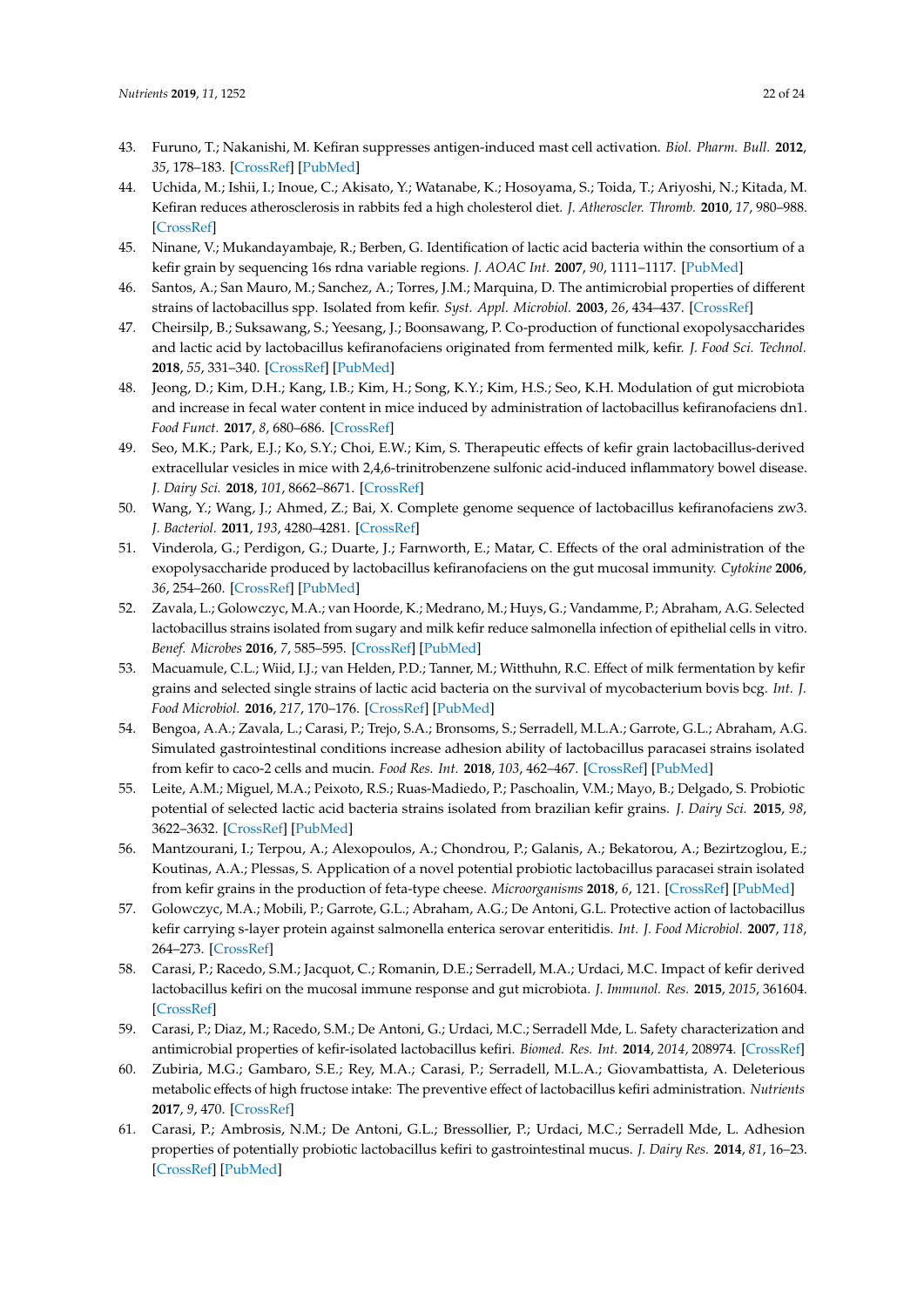- <span id="page-22-20"></span><span id="page-22-7"></span><span id="page-22-6"></span><span id="page-22-5"></span><span id="page-22-4"></span><span id="page-22-3"></span><span id="page-22-2"></span><span id="page-22-1"></span><span id="page-22-0"></span>62. Carasi, P.; Trejo, F.M.; Perez, P.F.; De Antoni, G.L.; Serradell Mde, L. Surface proteins from lactobacillus kefir antagonize in vitro cytotoxic effect of clostridium difficile toxins. *Anaerobe* **2012**, *18*, 135–142. [\[CrossRef\]](http://dx.doi.org/10.1016/j.anaerobe.2011.11.002) [\[PubMed\]](http://www.ncbi.nlm.nih.gov/pubmed/22126976)
- <span id="page-22-25"></span><span id="page-22-8"></span>63. Gerbino, E.; Carasi, P.; Tymczyszyn, E.E.; Gomez-Zavaglia, A. Removal of cadmium by lactobacillus kefir as a protective tool against toxicity. *J. Dairy Res.* **2014**, *81*, 280–287. [\[CrossRef\]](http://dx.doi.org/10.1017/S0022029914000314) [\[PubMed\]](http://www.ncbi.nlm.nih.gov/pubmed/24960206)
- <span id="page-22-9"></span>64. Gerbino, E.; Carasi, P.; Araujo-Andrade, C.; Tymczyszyn, E.E.; Gomez-Zavaglia, A. Role of s-layer proteins in the biosorption capacity of lead by lactobacillus kefir. *World J. Microbiol. Biotechnol.* **2015**, *31*, 583–592. [\[CrossRef\]](http://dx.doi.org/10.1007/s11274-015-1812-7) [\[PubMed\]](http://www.ncbi.nlm.nih.gov/pubmed/25653110)
- <span id="page-22-10"></span>65. Kim, D.H.; Chon, J.W.; Kang, I.B.; Kim, H.; Kim, H.S.; Song, K.Y.; Seo, K.H. Growth inhibition of cronobacter sakazakii in experimentally contaminated powdered infant formula by kefir supernatant. *J. Food Prot.* **2015**, *78*, 1651–1655. [\[CrossRef\]](http://dx.doi.org/10.4315/0362-028X.JFP-15-119) [\[PubMed\]](http://www.ncbi.nlm.nih.gov/pubmed/26319718)
- <span id="page-22-11"></span>66. Han, X.; Zhang, L.J.; Wu, H.Y.; Wu, Y.F.; Zhao, S.N. Investigation of microorganisms involved in kefir biofilm formation. *Antonie Van Leeuwenhoek* **2018**, *111*, 2361–2370. [\[CrossRef\]](http://dx.doi.org/10.1007/s10482-018-1125-6) [\[PubMed\]](http://www.ncbi.nlm.nih.gov/pubmed/30043188)
- <span id="page-22-22"></span>67. Ghoneum, M.; Felo, N. Selective induction of apoptosis in human gastric cancer cells by lactobacillus kefiri (pft), a novel kefir product. *Oncol. Rep.* **2015**, *34*, 1659–1666. [\[CrossRef\]](http://dx.doi.org/10.3892/or.2015.4180) [\[PubMed\]](http://www.ncbi.nlm.nih.gov/pubmed/26251956)
- <span id="page-22-21"></span><span id="page-22-12"></span>68. Ghoneum, M.; Felo, N.; Agrawal, S.; Agrawal, A. A novel kefir product (pft) activates dendritic cells to induce cd4+t and cd8+t cell responses in vitro. *Int. J. Immunopathol. Pharmacol.* **2015**, *28*, 488–496. [\[CrossRef\]](http://dx.doi.org/10.1177/0394632015599447)
- <span id="page-22-24"></span><span id="page-22-13"></span>69. Kim, D.H.; Jeong, D.; Song, K.Y.; Kang, I.B.; Kim, H.; Seo, K.H. Culture supernatant produced by lactobacillus kefiri from kefir inhibits the growth of cronobacter sakazakii. *J. Dairy Res.* **2018**, *85*, 98–103. [\[CrossRef\]](http://dx.doi.org/10.1017/S0022029917000802)
- <span id="page-22-23"></span><span id="page-22-14"></span>70. Kim, D.H.; Jeong, D.; Kang, I.B.; Kim, H.; Song, K.Y.; Seo, K.H. Dual function of lactobacillus kefiri dh5 in preventing high-fat-diet-induced obesity: Direct reduction of cholesterol and upregulation of ppar-alpha in adipose tissue. *Mol. Nutr. Food Res.* **2017**, *61*. [\[CrossRef\]](http://dx.doi.org/10.1002/mnfr.201700252)
- <span id="page-22-26"></span><span id="page-22-15"></span>71. Carey, C.M.; Kostrzynska, M. Lactic acid bacteria and bifidobacteria attenuate the proinflammatory response in intestinal epithelial cells induced by salmonella enterica serovar typhimurium. *Can. J. Microbiol.* **2013**, *59*, 9–17. [\[CrossRef\]](http://dx.doi.org/10.1139/cjm-2012-0446) [\[PubMed\]](http://www.ncbi.nlm.nih.gov/pubmed/23391223)
- 72. Kesmen, Z.; Kacmaz, N. Determination of lactic microflora of kefir grains and kefir beverage by using culture-dependent and culture-independent methods. *J. Food Sci.* **2011**, *76*, M276–M283. [\[CrossRef\]](http://dx.doi.org/10.1111/j.1750-3841.2011.02191.x) [\[PubMed\]](http://www.ncbi.nlm.nih.gov/pubmed/22417438)
- <span id="page-22-28"></span>73. Ostadrahimi, A.; Taghizadeh, A.; Mobasseri, M.; Farrin, N.; Payahoo, L.; Beyramalipoor Gheshlaghi, Z.; Vahedjabbari, M. Effect of probiotic fermented milk (kefir) on glycemic control and lipid profile in type 2 diabetic patients: A randomized double-blind placebo-controlled clinical trial. *Iran J. Public Health* **2015**, *44*, 228–237. [\[PubMed\]](http://www.ncbi.nlm.nih.gov/pubmed/25905057)
- 74. Melo, A.F.P.; Mendonca, M.C.P.; Rosa-Castro, R.M. The protective effects of fermented kefir milk on azoxymethane-induced aberrant crypt formation in mice colon. *Tissue Cell* **2018**, *52*, 51–56. [\[CrossRef\]](http://dx.doi.org/10.1016/j.tice.2018.03.013) [\[PubMed\]](http://www.ncbi.nlm.nih.gov/pubmed/29857828)
- <span id="page-22-27"></span>75. Sabir, F.; Beyatli, Y.; Cokmus, C.; Onal-Darilmaz, D. Assessment of potential probiotic properties of lactobacillus spp., lactococcus spp., and pediococcus spp. Strains isolated from kefir. *J. Food Sci.* **2010**, *75*, M568–M573. [\[CrossRef\]](http://dx.doi.org/10.1111/j.1750-3841.2010.01855.x) [\[PubMed\]](http://www.ncbi.nlm.nih.gov/pubmed/21535612)
- <span id="page-22-30"></span>76. Folkers, B.L.; Schuring, C.; Essmann, M.; Larsen, B. Quantitative real time pcr detection of clostridium difficile growth inhibition by probiotic organisms. *N. Am. J. Med. Sci.* **2010**, *2*, 5–10. [\[PubMed\]](http://www.ncbi.nlm.nih.gov/pubmed/22624106)
- <span id="page-22-29"></span>77. Banerjee, P.; Merkel, G.J.; Bhunia, A.K. Lactobacillus delbrueckii ssp. Bulgaricus b-30892 can inhibit cytotoxic effects and adhesion of pathogenic clostridium difficile to caco-2 cells. *Gut Pathog.* **2009**, *1*, 8. [\[CrossRef\]](http://dx.doi.org/10.1186/1757-4749-1-8)
- 78. Mikelsaar, M.; Zilmer, M. Lactobacillus fermentum me-3 an antimicrobial and antioxidative probiotic. *Microb. Ecol. Health Dis.* **2009**, *21*, 1–27. [\[CrossRef\]](http://dx.doi.org/10.1080/08910600902815561) [\[PubMed\]](http://www.ncbi.nlm.nih.gov/pubmed/19381356)
- <span id="page-22-16"></span>79. Philpott, D.J.; Yamaoka, S.; Israel, A.; Sansonetti, P.J. Invasive shigella flexneri activates nf-kappa b through a lipopolysaccharide-dependent innate intracellular response and leads to il-8 expression in epithelial cells. *J. Immunol.* **2000**, *165*, 903–914. [\[CrossRef\]](http://dx.doi.org/10.4049/jimmunol.165.2.903) [\[PubMed\]](http://www.ncbi.nlm.nih.gov/pubmed/10878365)
- <span id="page-22-17"></span>80. Buckley, A.M.; Spencer, J.; Candlish, D.; Irvine, J.J.; Douce, G.R. Infection of hamsters with the uk clostridium difficile ribotype 027 outbreak strain r20291. *J. Med. Microbiol.* **2011**, *60*, 1174–1180. [\[CrossRef\]](http://dx.doi.org/10.1099/jmm.0.028514-0) [\[PubMed\]](http://www.ncbi.nlm.nih.gov/pubmed/21330415)
- <span id="page-22-18"></span>81. Larson, H.E.; Price, A.B.; Honour, P.; Borriello, S.P. Clostridium difficile and the aetiology of pseudomembranous colitis. *Lancet* **1978**, *1*, 1063–1066. [\[CrossRef\]](http://dx.doi.org/10.1016/S0140-6736(78)90912-1)
- <span id="page-22-19"></span>82. Shiomi, M.; Sasaki, K.; Murofushi, M.; Aibara, K. Antitumor activity in mice of orally administered polysaccharide from kefir grain. *Jpn. J. Med. Sci. Biol.* **1982**, *35*, 75–80. [\[CrossRef\]](http://dx.doi.org/10.7883/yoken1952.35.75) [\[PubMed\]](http://www.ncbi.nlm.nih.gov/pubmed/7109321)